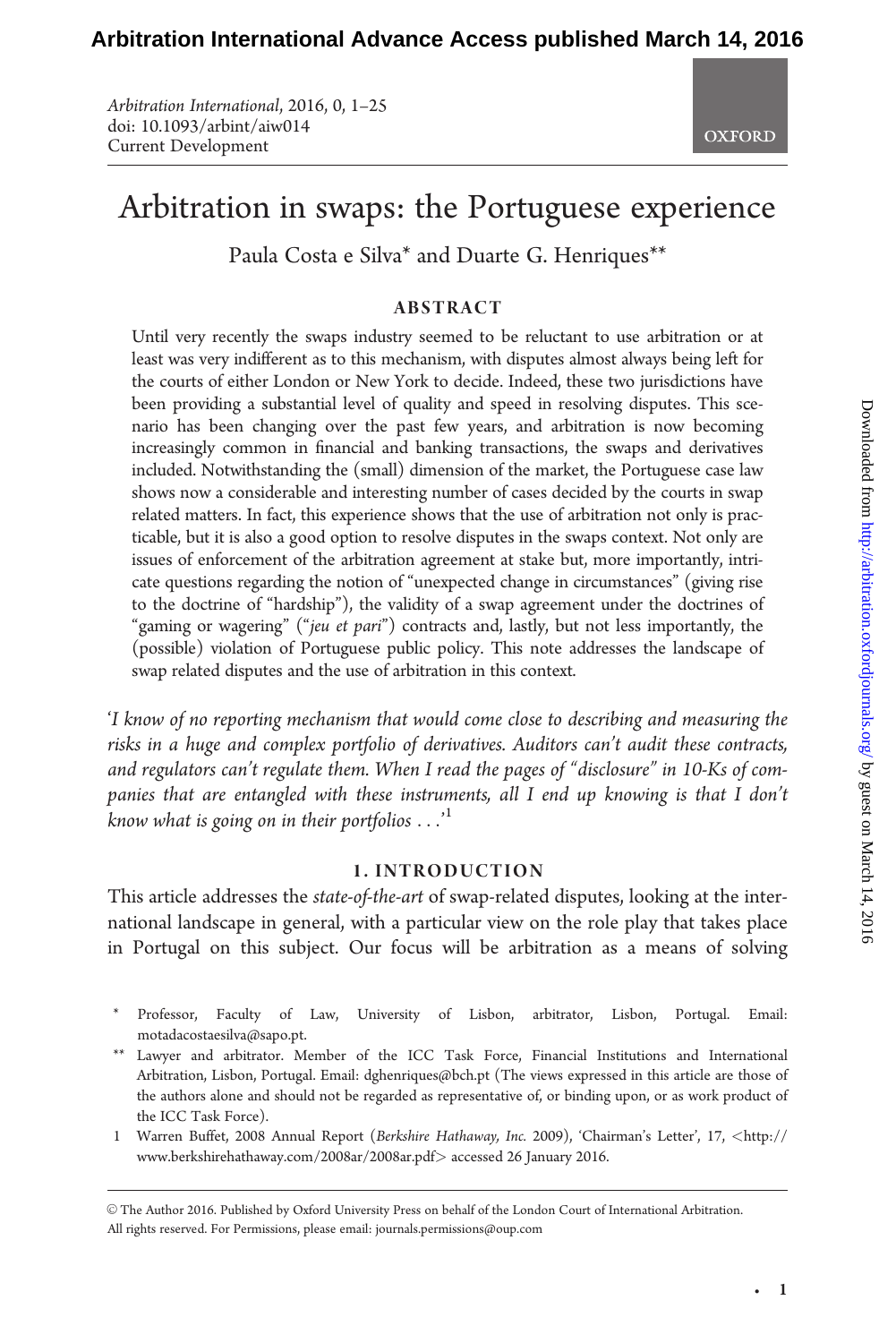disputes in this arena, although we will necessarily pay close attention to experiences in the state courts. In this endeavour, we will attempt to shed some light on whether arbitration is an advisable, or even a necessary, dispute resolution mechanism.

When speaking about swaps in the context of this article, we assume that our readers are familiar with the definition of swaps and other derivative products, and with the particularities of their negotiation. Hence, these matters will not be addressed in detail, but we will look instead at the use of arbitration in this context.

We may, however, offer a few general words on swaps and a possible definition.

# 2. DEFINING SWAPS AND THE SWAPS MARKET

Since there is no legal definition for a 'swap' contract in the vast majority of jurisdictions (including the Portuguese), we may use the US Commodity Exchange Act, amended by the Dodd–Frank Wall Street Reform and Consumer Protection Act ('Dodd-Frank')<sup>2</sup>:

 $[A]$ ny agreement ... that provides on an executory basis for the exchange ... of 1 or more payments based on the value or level of 1 or more ... rates, currencies, commodities, securities, instruments of indebtedness, indices, quantitative measures, or other financial or economic interests or property of any kind ... and that transfers, as between the parties to the transaction, in whole or in part, the financial risk associated with a future change in any such value or level without also conveying a current or future direct or indirect ownership interest in an asset (including any enterprise or investment pool) or liability that incorporates the financial risk so transferred.<sup>35</sup>

It is also important to indicate the relevance of swaps and other derivative products in the context of the international banking and financial market, especially since the figures involved leave no one indifferent. According to the International Swaps and Derivatives Association (ISDA), at the end of 2014 Over-the-Counter (OTC) transactions represented approximately USD 630 trillion of notional outstanding and the Exchange-Traded Derivatives (ETC) amounted to USD 57 trillion of outstanding.4 Of all OTC transactions at the end of 2014, 80% (approximately USD 505 trillion) were related to 'interest rate contracts' and USD 381 trillion of those consisted of 'interest rate swap agreements' (60% of the global 'OCT' transactions). It is, therefore, indisputable that swaps agreements take on huge proportions, concerning not only notional outstanding amounts but also, and more importantly, the number of transactions. There are millions of transactions occurring each day.<sup>5</sup>

Notwithstanding the relevance of swaps in the context of the banking and financial world, there are (or were until recently) two particular features of this industry

- 2 Dodd–Frank Wall Street Reform and Consumer Protection Act Pub Law No 11-203, HR 4173 (2010).
- 3 7 U.S.C. § 1a(47)(A)(iii) 2010.

<sup>4</sup> See 'ISDA Derivatives Guide, The Value of Derivatives' <<http://www2.isda.org/about-isda/>> accessed 29 October 2015.

<sup>5</sup> For further developments on the derivatives markets see Rick Grove, 'Overview of Derivative Financial Products', in Jeffrey Golden and Carolyn Lamm (eds), International Financial Disputes (Oxford University Press 2015).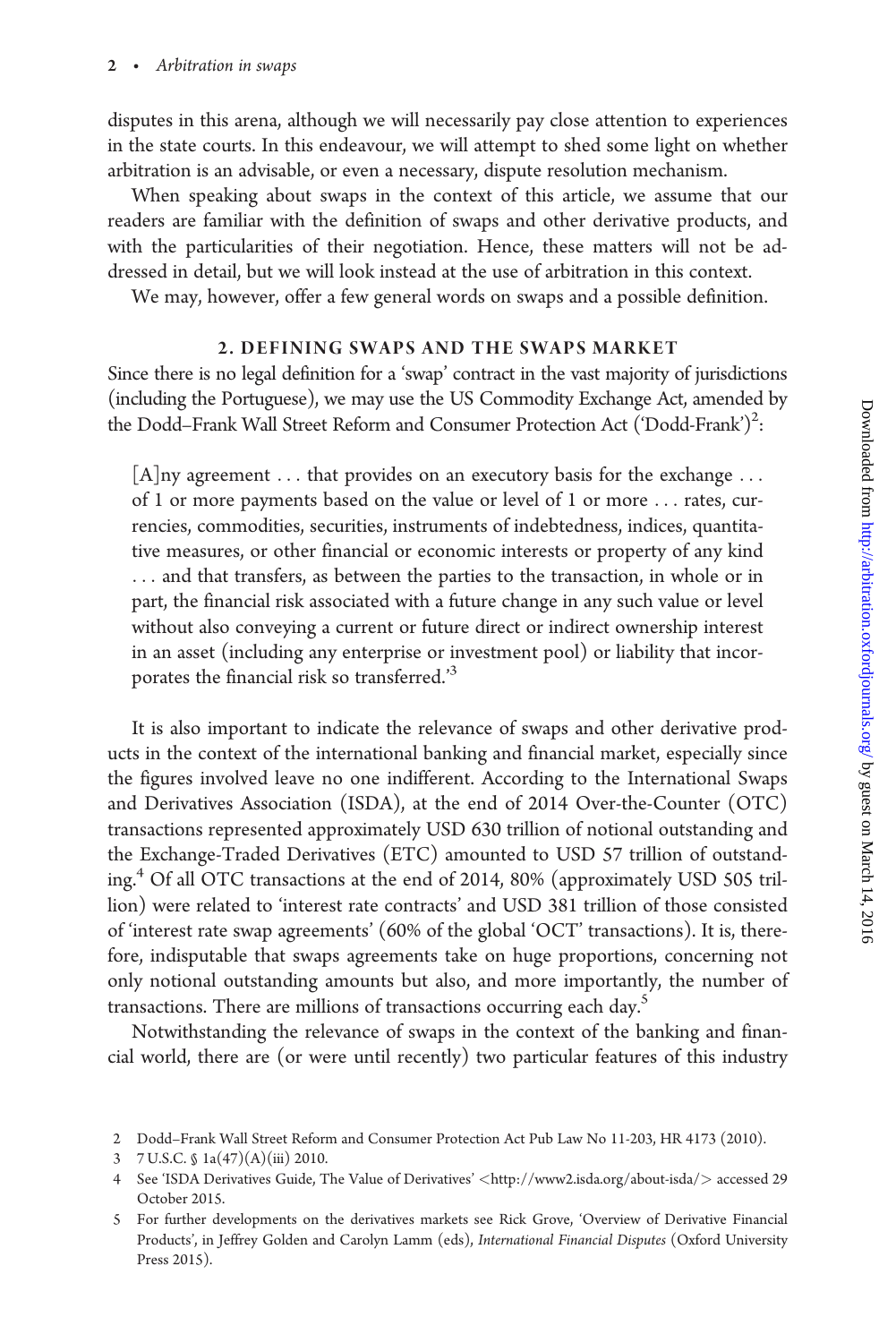which have a direct impact on the applicable legal regulations and on the mechanisms to solve disputes.

# 3. LEGISLATION AND DISPUTE RESOLUTION MECHANISMS REGARDING SWAPS

The first of these features is that the contents of swaps contracts (and other 'OTC' derivatives) are generally only subject to privately agreed contractual terms and conditions. Virtually every transaction is the result of private bargaining which frames a set of very specific terms (such as amounts, rates, time frames, and the like), and most contractual regulation consists of 'standard form contracts' or 'contracts of adhesion' contained in a 'Master Agreement'. It is worth noting that around 90% of 'OTC' derivative (including swaps) transactions are subject to the 'ISDA Master Agreement' (1992 and 2002 Master Agreements). By contrast, 'ETD' transactions are governed by the respective exchange regulations, with no direct contract entered into between the parties.

The swaps market is generally subject to legal regulation of a banking and financial nature. For instance, in the European context, the Markets in Financial Instruments Directive  $(MIFID)^6$  covers all European-based entities dealing with derivatives. Consequently, countries such as Portugal have adopted legislation implementing that Directive, which means that reference to the notion of 'swap' is now made in the Portuguese Securities Market Code (Articles 2 and 289), and in the General Regime for Credit Institutions and Financial Companies (Article 4), albeit without any definition of the term, as said above. In other jurisdictions, similar legislation has been enacted to enhance consumer protection (for instance, the German Banking Act, amended on 26 June 2012 or the US Dodd–Frank Wall Street Reform and Consumer Protection Act of 21 July 2010). As a result, there is an increase in regulation on transparency requirements and information standards, aimed at ensuring that investors are aware of the true level of actual and potential transactions, and the associated risks, whether they occur on a regulated market, multi-lateral trading facility or others outside these settings.

However, this legislation pertains to what may be considered 'external' aspects of the contractual framework. Indeed, and leaving aside some particular legal provisions related to consumer protection (which we will address below in relation to the Portuguese jurisdiction) which derive from transnational instruments, such as the MIFID regulations, implemented locally, this legislation does not apply to the contents of contracts dealing with swaps but rather to the activity of banks and financial institutions. This legislation may well contain rules of a mandatory nature, the violation of which by banks and other institutions may be grounds for consider the contract as invalid, but it is a legal framework that remains outside the core of the contractual relationship.

The second feature to note is that until very recently the swaps industry seemed to be reluctant to use alternative dispute resolution or at least was very indifferent as to the choice of the dispute resolution mechanism, with disputes almost always being

<sup>6</sup> Directive 2004/39/EC amending Council Directives 85/611/EEC and 93/6/EEC and Directive 2000/ 12/EC of the European Parliament and of the Council and repealing Council Directive 93/22/EEC.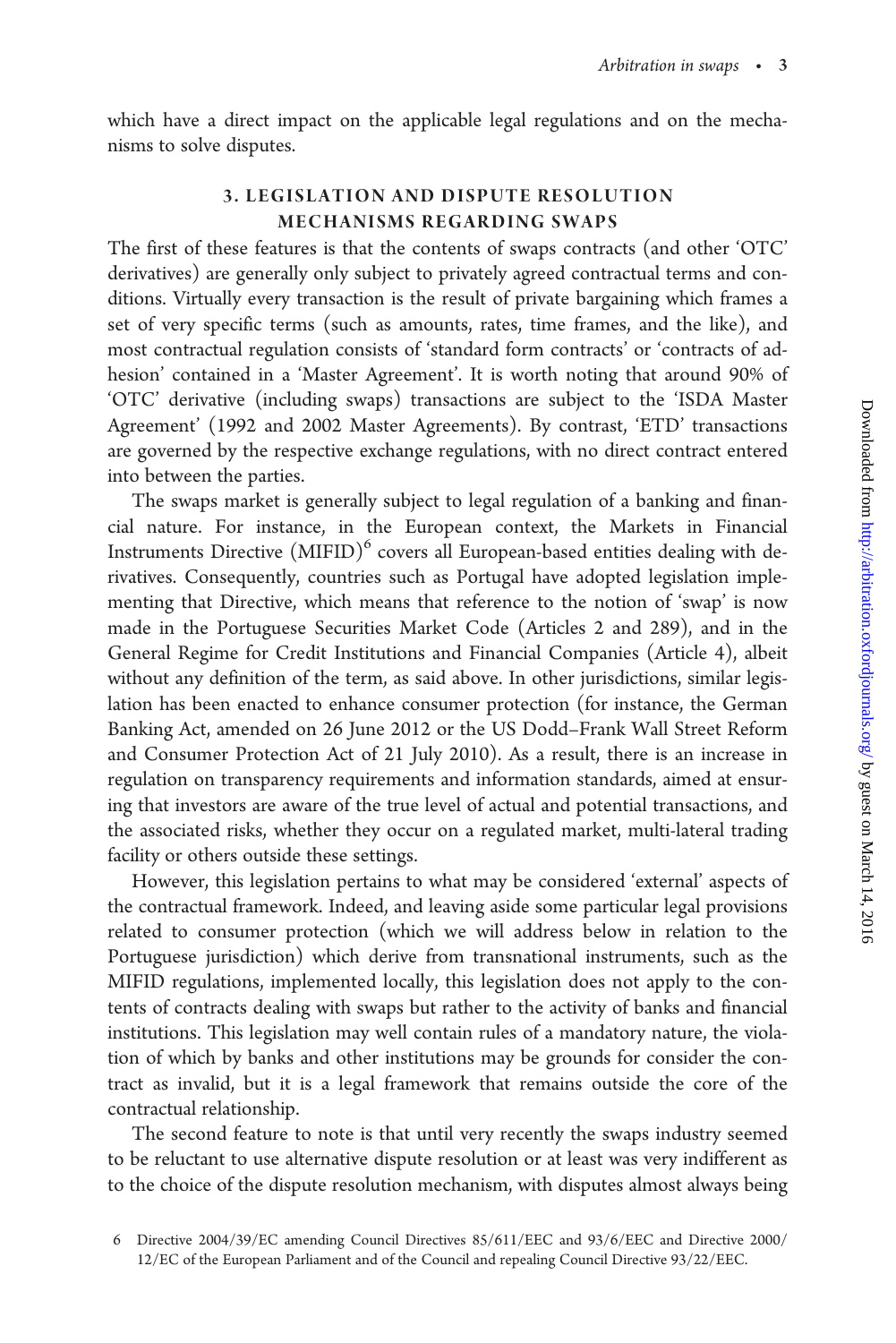left for the courts of either London or New York to decide. Arbitration was virtually unheard of in the financial industry in general and in the swaps business in particular. This landscape has been changing in recent years, and arbitration is now becoming increasingly common in financial and banking transactions.<sup>7</sup> The swap players are not being left behind.

The limited choice of the New York and London courts for the resolution of disputes arising in the derivative market has been peacefully accepted by the finance and banking industries for the past few decades. These two jurisdictions have provided a substantial level of quality and speed in resolving disputes. English and American court judges are sufficiently (or highly, to be more precise) sophisticated and aware of the issues and questions arising in this context, and the doctrine of precedent provides reasonable comfort to disputing institutions and clients.

However, globalization and the increase in international trade, which have caused the use of new financial products to spread to other jurisdictions, particularly those of developing countries and emerging markets, have recently begun to show that litigation might not be the best available means to solve disputes in this area. In fact, players in those jurisdictions question the need to travel to distant places and have English or American court judges decide their cases. Jury trials and the possible award of punitive damages raise concerns among the banks located in those 'other jurisdictions'. Moreover, court decisions produced in the 'traditional' venues of New York and London do not benefit from a worldwide legal framework for enforcement comparable to that provided by the New York Convention on Recognition and Enforcement of Foreign Arbitral Awards of 1958.

It is true that within the European Union framework, many court decisions may benefit from the legal regime arising from Council Regulation (EC) No. 1215/2012 of 12 December 2012 on jurisdiction and the recognition and enforcement of judgments in civil and commercial matters ('Brussels Regulations'), where they may be enforced relatively easily. Nonetheless, this regime does not apply to enforcement of court decisions outside the European territory.

On another topic, in line with what has been written elsewhere:

Complex financial transactions agreements place a premium on the knowledge and expertise of those using them. They are, literally and by definition, complex. They are also full of what might be called 'code'-words, expressions and usages, as well as legal underpinnings, known and understood [only] by those who use them. To some extent, the difficulties [in interpreting and understanding the ISDA Master Agreement] also arise from the fact that the ISDA Master Agreement is necessarily a compromise between brevity and the requirement for an agreement that is effective and enforceable under at least two

<sup>7</sup> See also Georges Affaki, 'A Banker's Approach to Arbitration', in Gabrielle Kaufmann-Kohler and Viviane Frossard (eds), Arbitration in Banking and Financial Matters (ASA Swiss Arbitration Association Special Series No 20, August 2003) 63. See also Inka Hanefeld, 'Arbitration in Banking and Finance' (2013) 9 NYU Journal of Law & Business 918 and Jeffrey Golden and Peter Werner, 'The Modern Role of Arbitration in Banking and Finance', in Jeffrey Golden and Carolyn Lamm (eds), International Financial Disputes (Oxford University Press 2015) 1.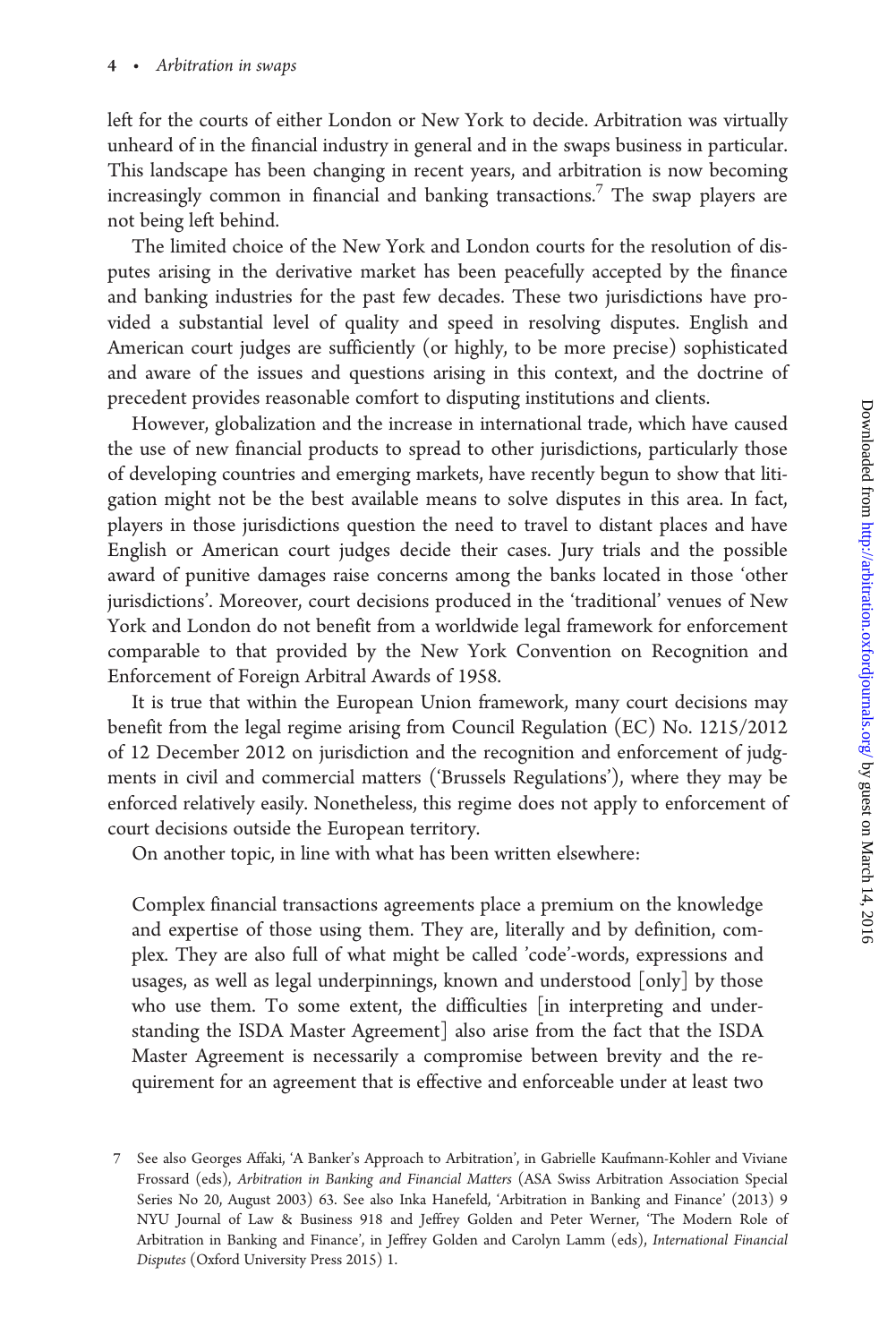governing laws, as well as under other laws that may be chosen as its governing law.<sup>8</sup>

Expertise is, therefore, a crucial requirement for the decision maker.<sup>9</sup>

Hence, arbitration emerges as a better option, and arbitration clauses have been inserted in a range of financial contracts, including derivate transactions covered under the ISDA Master Agreement.

In this respect, one should bear in mind the example of the ISDA Master Agreements (in their versions of 1992 and 2002) because they cover around 90% of all transactions in derivatives, including all kinds of swaps contracts.<sup>10</sup> Not surprisingly, ISDA has been making great efforts not only to extend the use of arbitration mechanisms among its members, but also to include this option in its Master Agreement.

Indeed, during 2011 ISDA issued two memoranda related to the use of arbitration. The first memorandum addressed the general background of arbitration, and also highlighted the concerns related to the use of court litigation in derivatives disputes.

Addressing the 'main reasons for using arbitration for derivatives', the memorandum of January 2011<sup>11</sup> summarized the risks associated with litigating a dispute in judicial courts: '(a) perception of bias or corruption on the part of a judicial authority; (b) delay; (c) lack of experience/expertise by local lawyers and judges in dealing with derivatives contracts; (d) failure by the court to respect a foreign governing law; (e) lack of familiarity with a foreign governing law; (f) lack of consistency in decision-making; (g) having to litigate in an unfamiliar and/or inconvenient language (giving rise to a need to translate documents and evidence).'

In its second memorandum, ISDA acknowledged the enthusiasm that its members manifested regarding the use of arbitration and went further to provide advice in the following matters that had been previously identified: (a) drafting of the arbitration clause; (b) availability of appropriately qualified arbitrators; and (c) developing jurisprudence on interpretation of ISDA documentation.<sup>12</sup> On that same occasion, the 'memorandum' sought the views of ISDA members on those matters, including issues related to the choice of arbitral institutions, availability of a list of specialized arbitrators and drafting of appropriate arbitration clauses.

<sup>8</sup> See 'Institute for Banking' of the 'University of Cologne', citing Ross, Capital Markets Law Journal 2012, 221, 256 <<http://bankrecht.uni-koeln.de/72/content/150/adr/en>>.

<sup>9</sup> See Golden and Werner (n 7) 13.

<sup>10</sup> According to the International Swaps and Derivatives Association (ISDA), the majority of derivatives users are institutional customers such as corporations, investment managers, governments, municipalities, insurers, energy and commodity firms, funds and international and regional banks, as well as financial institutions—see 'ISDA Derivatives Guide' (n 4).

<sup>11</sup> See Peter Werner, 'The Use of Arbitration under an ISDA Master Agreement' [http://www2.isda.org/attach](http://www2.isda.org/attachment/MjIxNQ==/FLRC_ISDA_Arbitration_Memo_Jan11.pdf) [ment/MjIxNQ](http://www2.isda.org/attachment/MjIxNQ==/FLRC_ISDA_Arbitration_Memo_Jan11.pdf)=[=/FLRC\\_ISDA\\_Arbitration\\_Memo\\_Jan11.pdf](http://www2.isda.org/attachment/MjIxNQ==/FLRC_ISDA_Arbitration_Memo_Jan11.pdf)>, January 2011 accessed 1 November 2015.

<sup>12</sup> The Use of Arbitration under an ISDA Master Agreement: Feedback to Members and policy [http://](http://www2.isda.org/attachment/Mzc0NQ==/Arbitration_ISDA_memo_Pt2_Nov11_Final.pdf) [www2.isda.org/attachment/Mzc0NQ](http://www2.isda.org/attachment/Mzc0NQ==/Arbitration_ISDA_memo_Pt2_Nov11_Final.pdf)=[=/Arbitration\\_ISDA\\_memo\\_Pt2\\_Nov11\\_Final.pdf](http://www2.isda.org/attachment/Mzc0NQ==/Arbitration_ISDA_memo_Pt2_Nov11_Final.pdf)>\_November 2011, accessed 1 November 2015.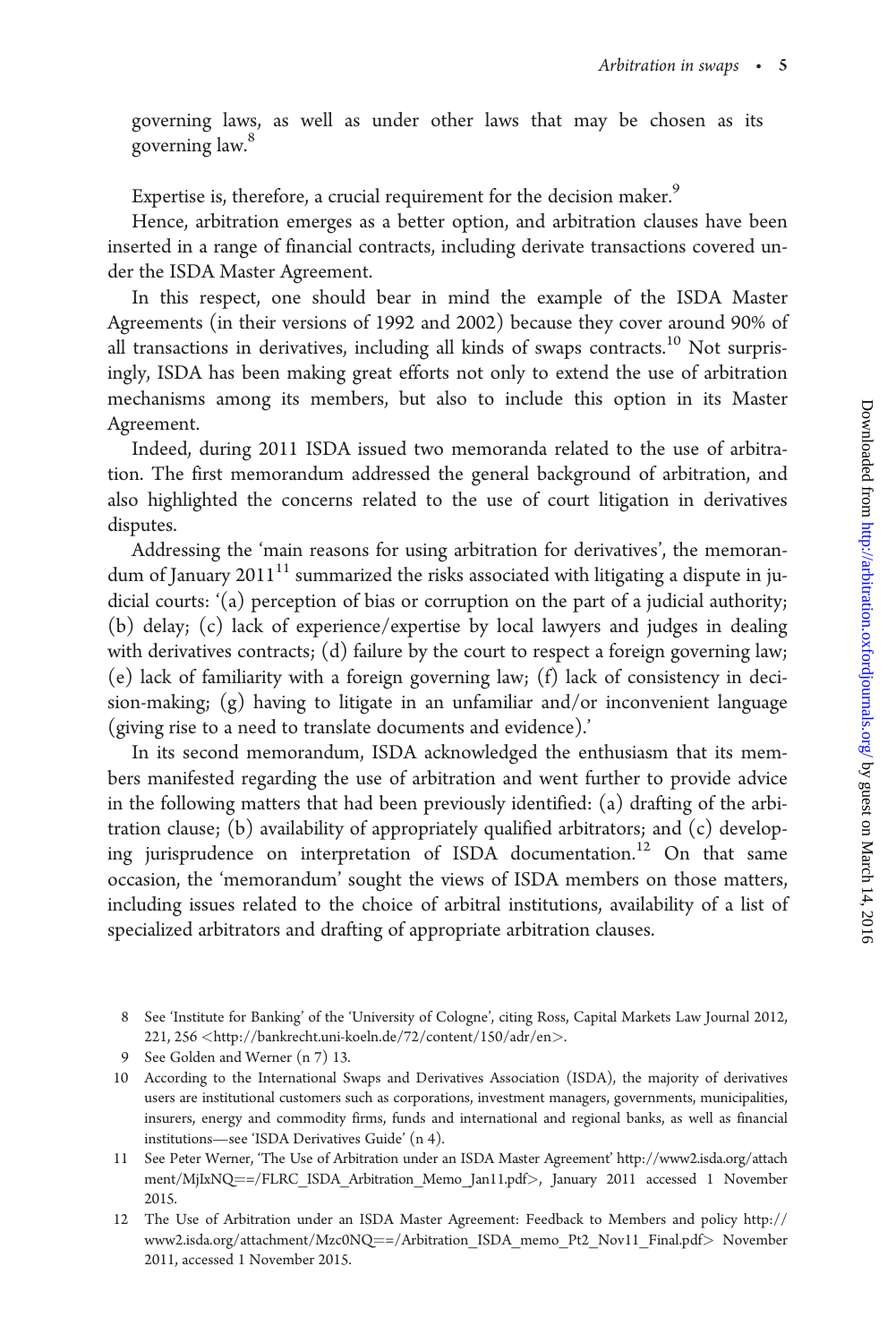Subsequently, during 2013 ISDA published its 'Arbitration Guide', containing a range of model clauses, providing for a variety of options at several levels (choice of law, seat of arbitration, institution, and the like), and a very useful handbook addressing the advantages of using arbitration in the derivatives market.<sup>13</sup>

The model clauses are available to be inserted in a Schedule to a Master Agreement and entail the derogation of the default forum jurisdiction clause. As a result, the parties may opt for one of 11 model clauses, producing 18 combinations that take into consideration the seat of arbitration and the rules applicable to the proceedings.

As to the seats, the parties may choose between London, New York, Paris, The Hague, Hong Kong, Singapore, Geneva, and Zurich. Regarding the institutional rules, the choices are: the Swiss Rules of International Arbitration, the Arbitration Rules of the London Court of International Arbitration (LCIA), Rules of Arbitration of the International Chambers of Commerce (ICC), the American Arbitration Association International Dispute Resolution Procedures (IDRC), the Hong Kong International Arbitration Centre (HKIAC) Administered Arbitration Rules, the Arbitration Rules of the Singapore Arbitration Centre (SIAC), and the Arbitration Rules of P.R.I.M.E. Finance.

Conversely, similar master agreements such as the master agreements of the 'London-based Loan Market Association' and of the 'New York-based Loan Syndications and Trading Association' do not provide for the option to include arbitration. Consistently, applicable law and forum jurisdictions clauses point to English law and the London courts, and to US Law and the New York courts, respectively.

In any event, we may follow Zachary Davison's words:

[P]ublication of the Guide indicates that firms have a strong preference for arbitration in resolving disputes in the derivatives market. Indeed, this is consistent with the desire of firms dealing on the exchange-traded side to implement arbitration clauses as well. The Guide's model arbitration clauses 'reflect the comments of members and interested stakeholders' and represent an increasing use of arbitration in disputes over OTC derivative transactions. This expansion is largely due to the 'ease of enforcing an arbitral award' as opposed to a court judgment in an international setting.<sup>14</sup>

Notwithstanding the great level of enthusiasm shown by businesses dealing in derivatives, which led ISDA to publish its Arbitration Guide, there is no available statistical data on the actual use of arbitration in this industry. There is no objective indication as to this use, and we can only resort to anecdotal evidence, which confirms a growing trend in such use.

<sup>13</sup> The Guide <[http://www2.isda.org/attachment/NTg0MQ](http://www2.isda.org/attachment/NTg0MQ==/ISDA_Arbitration_Guide_Final_09.09.13.pdf)=[=/ISDA\\_Arbitration\\_Guide\\_Final\\_09.09.](http://www2.isda.org/attachment/NTg0MQ==/ISDA_Arbitration_Guide_Final_09.09.13.pdf) [13.pdf](http://www2.isda.org/attachment/NTg0MQ==/ISDA_Arbitration_Guide_Final_09.09.13.pdf)> accessed 1 November 2015.

<sup>14</sup> Zachary E Davison, 'Minding the Gap: A Call for Standardizing Pre-dispute Arbitration Clauses in OTC Derivative Transactions', (2014–2015) 59 NYL SCH L REV 707.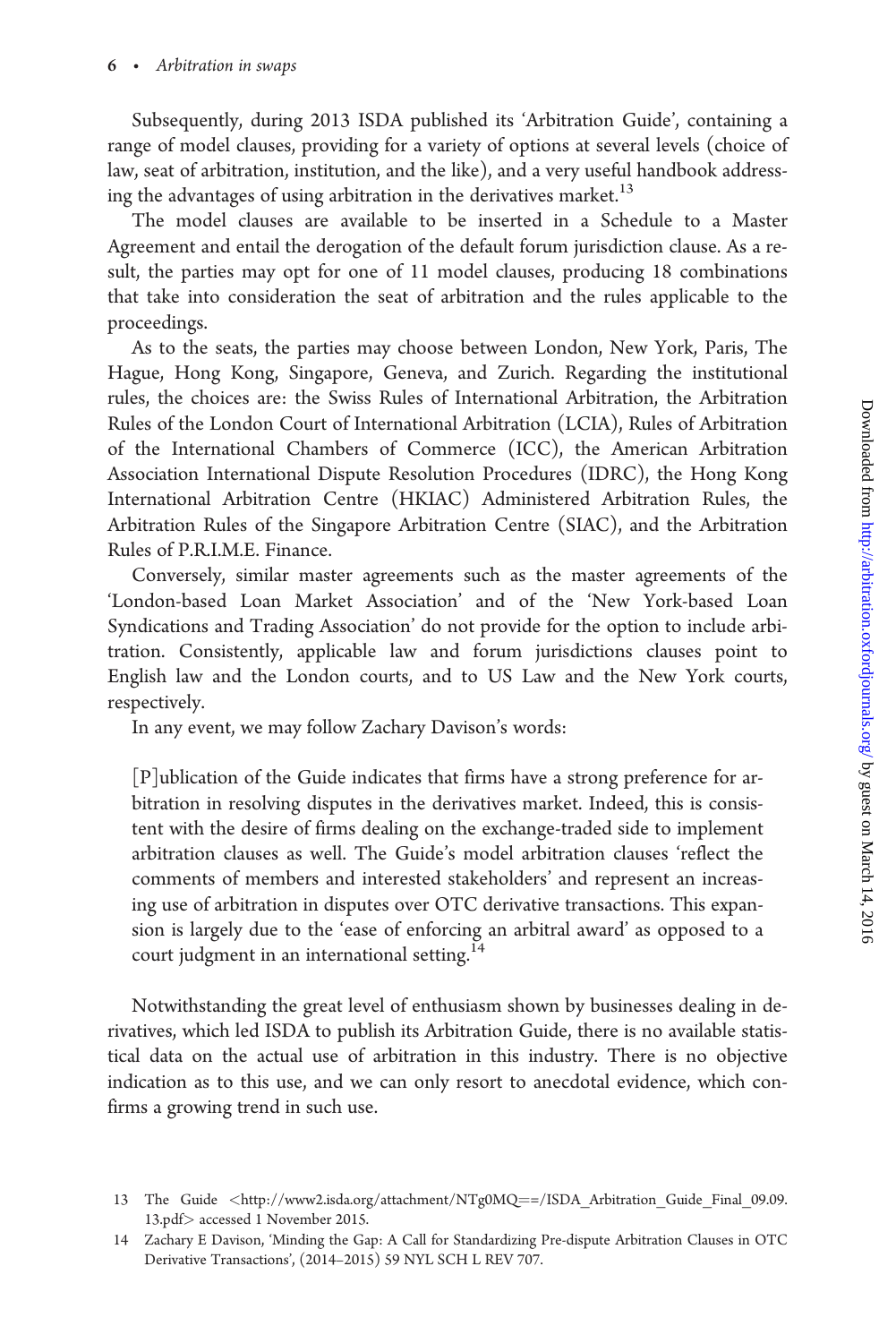According to available online sources, typical disputes in swaps contracts include:

mis-matches between the underlying value of the loan and the interest rate swap, with customers being sold swaps which far exceed the term of their underlying borrowing, or where the notional amount of the swap is far in excess of the actual borrowing (or in some cases both); substantial mis-matches between the length of the loan facility and the length of the swap product coupled with insistence by the bank that the customer enter into the interest rate hedge as a condition precedent of the lending facilities; customers being forced to continue with the interest rate hedges in order to maintain their current lending facility upon renewal; banks failing to explain to their customers the extent of the exit or breakage costs of the swaps and failing to ensure that the derivative products offered meet the needs of the customers; breaches by the banks of their duty of care to customers coupled with negligent (and sometimes even outright fraudulent) misrepresentations by the banks as to the nature or effect of the products sold; and failure by the banks to comply with their regulatory obligations under the FSA Conduct of Business Sourcebook (COBS).<sup>15</sup>

Anecdotal evidence has also shown us that the occurrence of specific events, the calculation of dates, or the interpretation of the master agreements may also be the subject matter of disputes.

Let us now look at the situation in the Portuguese jurisdiction, where the emergence of a comparatively heavy caseload has drawn the attention of many scholars and practitioners.

#### 4. THE PORTUGUESE EXPERIENCE

As we will see below, the Portuguese experience shows that the use of arbitration not only is practicable, but it is also a good option to resolve disputes in the swaps context.

Not only are issues of enforcement of the foreign arbitral award at stake but, more importantly, intricate questions regarding the notion of 'unexpected change in circumstances' (giving rise to the doctrine of 'hardship'), the validity of a swap agreement under the doctrines of 'gaming or wagering' ('jeu et pari') contracts and, lastly, but not less importantly, the (possible) violation of Portuguese public policy. All these matters have to be properly dealt with by the decision maker. It also goes without saying that the very notions and concepts related to the interpretation and application of the swaps contracts call for a specialized adjudicator. More to the point, the Portuguese Superior Courts have consistently upheld the validity of arbitration clauses inserted in the various 'Master Agreements'. Therefore, arbitration might be not only the advisable road, but also the single legally enforceable contractual mechanism for solving disputes in this context.

Thus, the expertise of the decision maker (that arbitration is in general in a better position to provide) and, on the other hand, the enforcement of the arbitration

<sup>15</sup> See Cooke, Young and Keidan, LLP, 'Interest Rate Swap Mis-Selling Claims' <[http://www.cyklaw.com/](http://www.cyklaw.com/interest-rate-swap-mis-selling-claims) [interest-rate-swap-mis-selling-claims](http://www.cyklaw.com/interest-rate-swap-mis-selling-claims)> accessed 5 November 2015.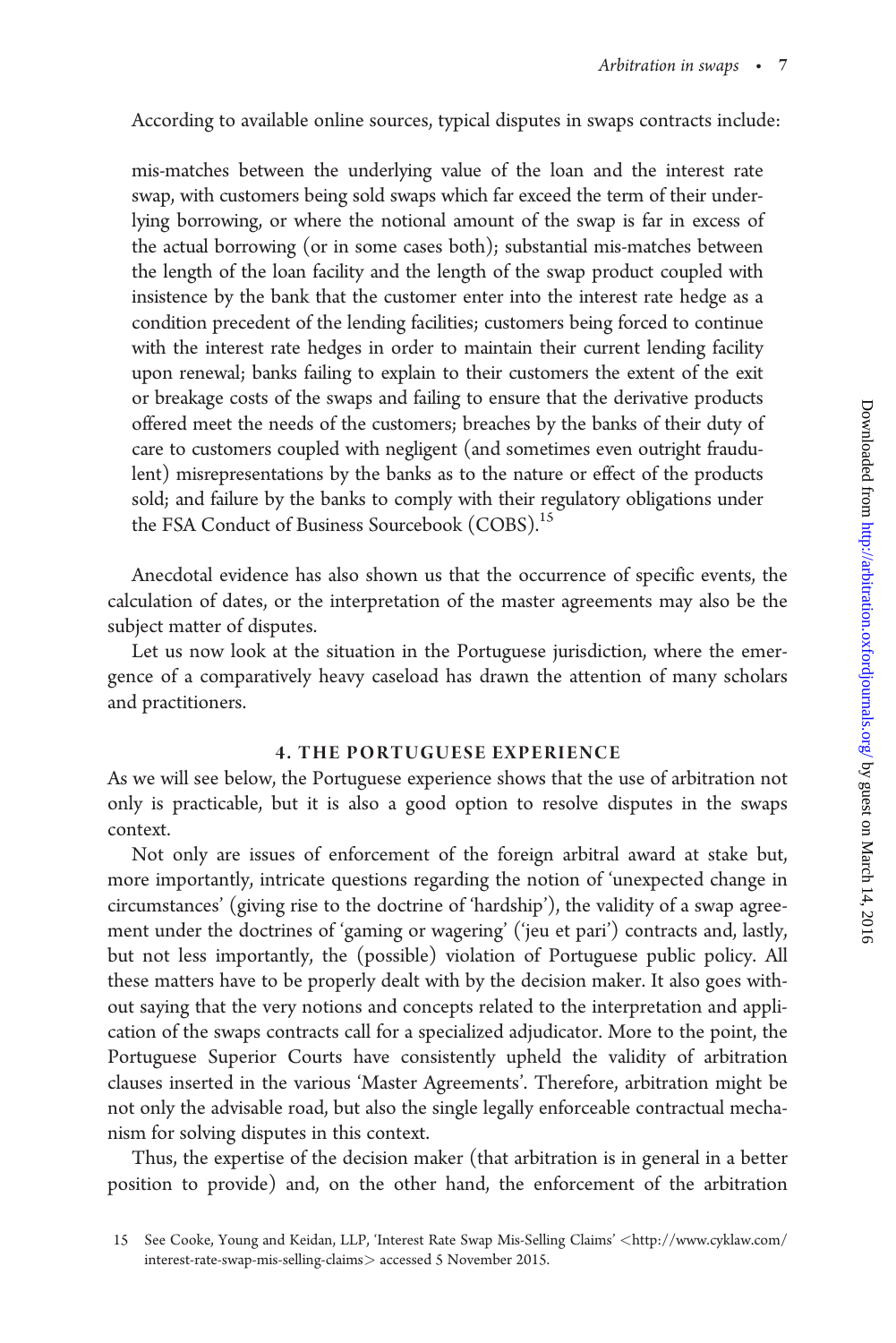clause inserted in numerous swaps contracts, make arbitration a good solution for solving disputes in this arena.

## 5. THE PORTUGUESE SWAPS MARKET

Statistics on the use of derivatives in general, and swaps more particularly, are not updated regularly in Portugal. In fact, in this respect the Bank of Portugal issues only a triennial survey of foreign exchange and derivatives, the last of which was published on 21 November 2013<sup>16</sup>, and which does not seem to be a streamlined source of information.

In any event, the last triennial survey reported:

in Portugal, a daily average of USD 0.7 billion was traded in interest rate derivatives in April 2013, slightly below the level observed in 2010. Swaps were also the instrument with the highest relative importance in Portugal (52% of average daily turnover).

The numbers cannot be considered negligible, however we look at them.

Notwithstanding, there are no available records or statistical data as to the actual use of arbitration in derivatives disputes in Portugal. There is anecdotal evidence on experiences of arbitration dealing with matters related to swaps agreements, evidencing that the issues discussed in these cases do not differ from the issues raised in cases brought to litigation before the state courts. This observation is comprehensible: the grounds of these cases are insensible to the kind of the mechanisms for solving disputes.

The decisions of the Portuguese Superior Courts (Courts of Appeal and Supreme Court of Justice) are publicly available for consultation<sup>17</sup> (although the identity of the parties is redacted), and there are already a reasonable number of cases demonstrating how the Portuguese courts have been lending support to the use of arbitration in swap-related disputes.

Indeed, these cases back up the notion that arbitration clauses inserted in swaps contracts, even if by way of reference made to a contract of adhesion ('Master Agreement'), are considered valid and enforceable. The experiences reported in these cases, combined with anecdotal evidence, show us that aggrieved parties have basically relied on three theories when seeking the annulment of swaps contracts.

According to the first legal theory, the parties have contested the validity of swaps contracts asserting that they equate to 'gaming and wagering' ('jeu et pari') contracts, generally considered null under Article 1245 of the Portuguese Civil Code. It is worth noting that on one occasion reported in a judicial case, when the swap contract was successfully challenged under this legal theory, the Portuguese Supreme Court of Justice went a step further and considered that 'swaps are in violation of Portuguese public policy'.

<sup>16</sup> See 'Statistics on Portugal compiled for the Triennial Central Bank Survey of Foreign Exchange and Derivatives Market Activity - Turnover in April 2013' <[http://www.bportugal.pt/en-US/Estatisticas/](http://www.bportugal.pt/en-US/Estatisticas/PublicacoesEstatisticas/NIE/Lists/LinksLitsItemFolder/Attachments/64/PR%2020131121_BOP.pdf) [PublicacoesEstatisticas/NIE/Lists/LinksLitsItemFolder/Attachments/64/PR%2020131121\\_BOP.pdf](http://www.bportugal.pt/en-US/Estatisticas/PublicacoesEstatisticas/NIE/Lists/LinksLitsItemFolder/Attachments/64/PR%2020131121_BOP.pdf)> accessed 2 November 2015.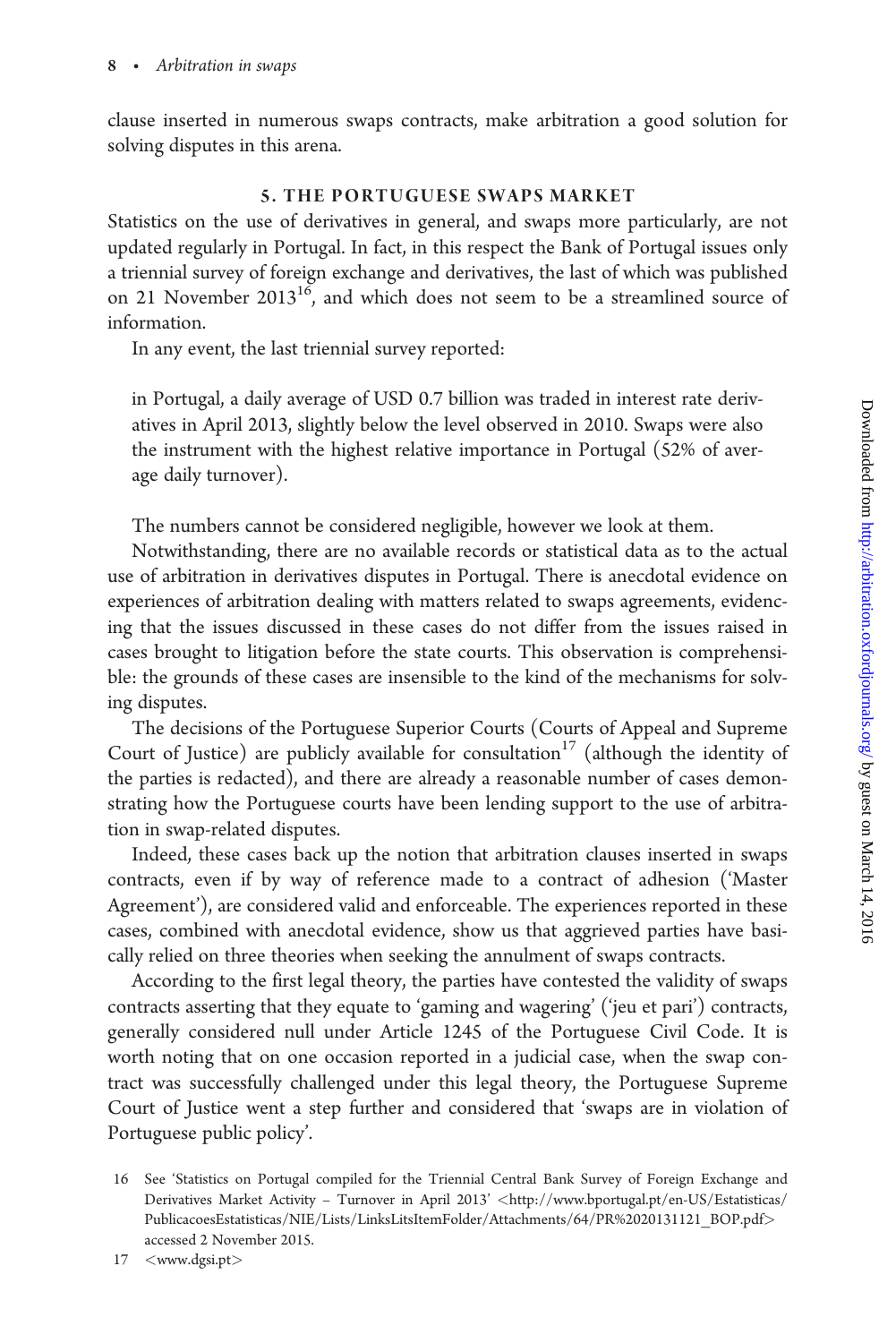Regarding the second legal theory, the particular circumstances experienced by the Portuguese economy in the global environment related to the dramatic fall in interest rates in the aftermath of the world financial crisis of 2008, led to the assertion that swaps ought to be considered capable of being terminated under the theory of 'unexpected and considerable change in circumstances' (giving rise to the theory of 'hardship') set forth in Art. 437 of the Portuguese Civil Code.

Lastly, the third theory asserts the invalidity of the particular standard form contracts ('Master Agreement') at hand due to a lack of sufficient and appropriate information that ought to be provided to clients by the brokers, banks, and other financial institutions. The consequence of this legal theory is that a standard form contract will be null if the proponent has not provided the client with sufficient information as to the contents of the applicable general contractual framework.

This conclusion is very logical, but the factual premises of it are a conundrum: in most cases, claims collapse for want of a factual basis, and banks are often successful in showing that they have provided the client with information at the required level.

Notwithstanding the persuasiveness of the arguments underlying these legal theories, they were not debated by the superior courts in most of the cases due to the successful challenge of the court's jurisdiction on the grounds of the existence of an enforceable arbitration clause. Considering that arbitration proceedings will presumably arise from them, it is likely that arbitral tribunals will be faced with similar arguments and related claims in the near future.

All these considerations also support the notion that the use of arbitration and annulment of contracts may well be a result of special circumstances related to the economic and financial distress that some economies and some economic agents have experienced during the past few years. In any event, the fact that a relevant number of cases have now been dismissed by the courts on the grounds of the 'Kompetenz – Kompetenz' principle is sufficient reason for us to look at the legal landscape of swaps in the light of that judicial experience.

Therefore, we will look at the issue of 'Kompetenz – Kompetenz' in conjunction with the legal framework applicable to standard form contracts. In this respect, we will also look at the case law related to the annulment of swaps standard form contracts on the grounds of lack of sufficient information. We will then briefly describe the issues of 'unexpected change in circumstances' (giving rise to the theory of 'hardship') and of the contract of 'jeu et pari', the latter combined with the issue of a violation of the Portuguese public policy. However, we first need to analyse the case law.

#### 6. ANALYSIS OF THE PORTUGUESE CASE LAW

We have done research using the database system of the judicial courts in Portugal ('DGSI' website) and other relevant databases available to the Portuguese legal community. The query filters that we used<sup>18</sup> were fairly broad to provide a wide spectrum of cases for analysis, totalling 16 cases since 2011.<sup>19</sup> We also consulted private

<sup>18</sup> We used the terms 'mercado de balcão' ('over the counter'), 'Swaps' in English and 'derivados' in Portuguese ('derivatives'), both capturing results as diverse as 'contrato de permuta' ('swap contract'), 'interest-rate swap', 'currency swap', and 'credit default swap', and 'cross currency interest-rate swap'.

<sup>19</sup> Subsequently to the submission of this note four more cases were published but none relate to arbitration issues. Notwithstanding, one particular case is relevant to this note, where the Portuguese Supreme Court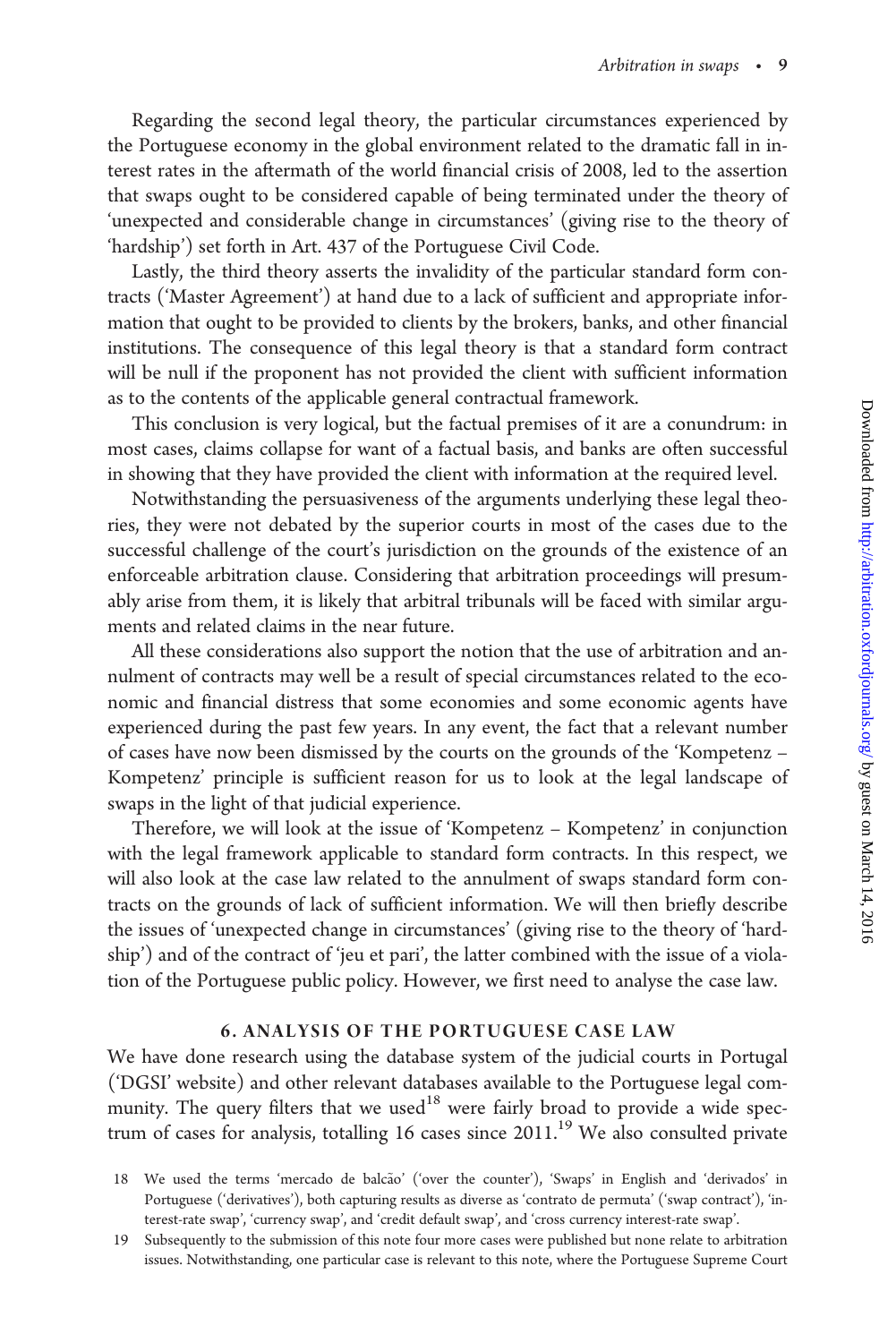sources. Despite talking to over 70 colleagues, academics, arbitrators, and counsel, only five cases came to light.

It should be noted that our research may not reflect the whole picture of swap contracts disputes brought before the judicial courts. The Portuguese superior courts generally upload their decisions onto the 'DGSI' website, but some may not be uploaded since they are considered not to be relevant (according to random and subjective criteria). Furthermore, the available databases do not contain decisions of the courts of First Instance, which means that some cases might have been brought to litigation, but were either dismissed or decided without further appeal. Lastly, due to the confidential nature of information collected in relation to arbitral awards, we have to consider information on arbitration as mere anecdotal evidence. Taking in consideration these caveats, we may make the following observations.

All the court decisions were related to lawsuits brought from 2011 onwards. Save for one particular case, all of the sixteen decisions related to a 'business to business' environment. Out of those 16 cases, nine were related to the validity of the arbitration clause inserted in the standard form contract. In eight of those nine cases, the superior courts (six decisions were delivered by the Courts of Appeal and three by the Portuguese Supreme Court of Justice) upheld the validity of the clause. The exception to those decisions<sup>20</sup> relates to a very unexpected interpretation and application of the negative effects of the arbitration clause, making it clear that the Court of Appeal took a view of the principle of 'Kompetenz – Kompetenz' with which we cannot agree. Further, the only decision made in a 'business to consumer' environment relates to the issue of the enforcement of an arbitration clause inserted in a Master Agreement.

Of those 16 cases, one relates to the procedural question of ascertaining whether a swap contract was a sufficient documentary title to enforce, and if a prior declaratory procedure was necessary to determine the quantum of the obligation to enforce. The Coimbra Court of Appeal decided that a quantum declaratory procedure was indeed necessary before the enforcement could take place.<sup>21</sup>

In the other six decisions, the Superior Courts (three decisions of the Courts of Appeal and three of the Portuguese Supreme Court of Justice) addressed issues related to the substance of the swaps contracts.

Out of these six decisions, three concerned the issue of whether a swap contract amounts to a 'gaming and wagering' contract, thus contaminated by nullity under Article 1245 of the Portuguese Civil Code (one decision of the Lisbon Court of Appeal, one decision of the Porto Court of Appeal, and one decision of the Portuguese  $\text{SCI}^{22}$ ). While the Lisbon Court of Appeal annulled the swap contract considering it to be a 'gaming and wagering' contract,<sup>23</sup> the Porto Court of Appeal and the Supreme Court of Justice decided in the opposite direction. $24$ 

of Justice concluded that a drop in the interest rate however dramatic might have been is not considered as "hardship" (decision of the Portuguese STJ of 26 January 2016, available at  $\langle$ <www.dgsi.pt> $\rangle$  accessed 28 February 2016).

- 20 Decision of the Guimarães Court of Appeal of 8 March 2012.
- 21 Decision of the Coimbra Court of Appeal of 15 October 2013.
- 22 None of the decisions were related to the same case.
- 23 Decision of the Lisbon Court of Appeal of 21 March 2013.
- 24 Decisions of the Porto Court of Appeal of 28 October 2015 and of the Portuguese Supreme Court of Justice of 11 February 2015.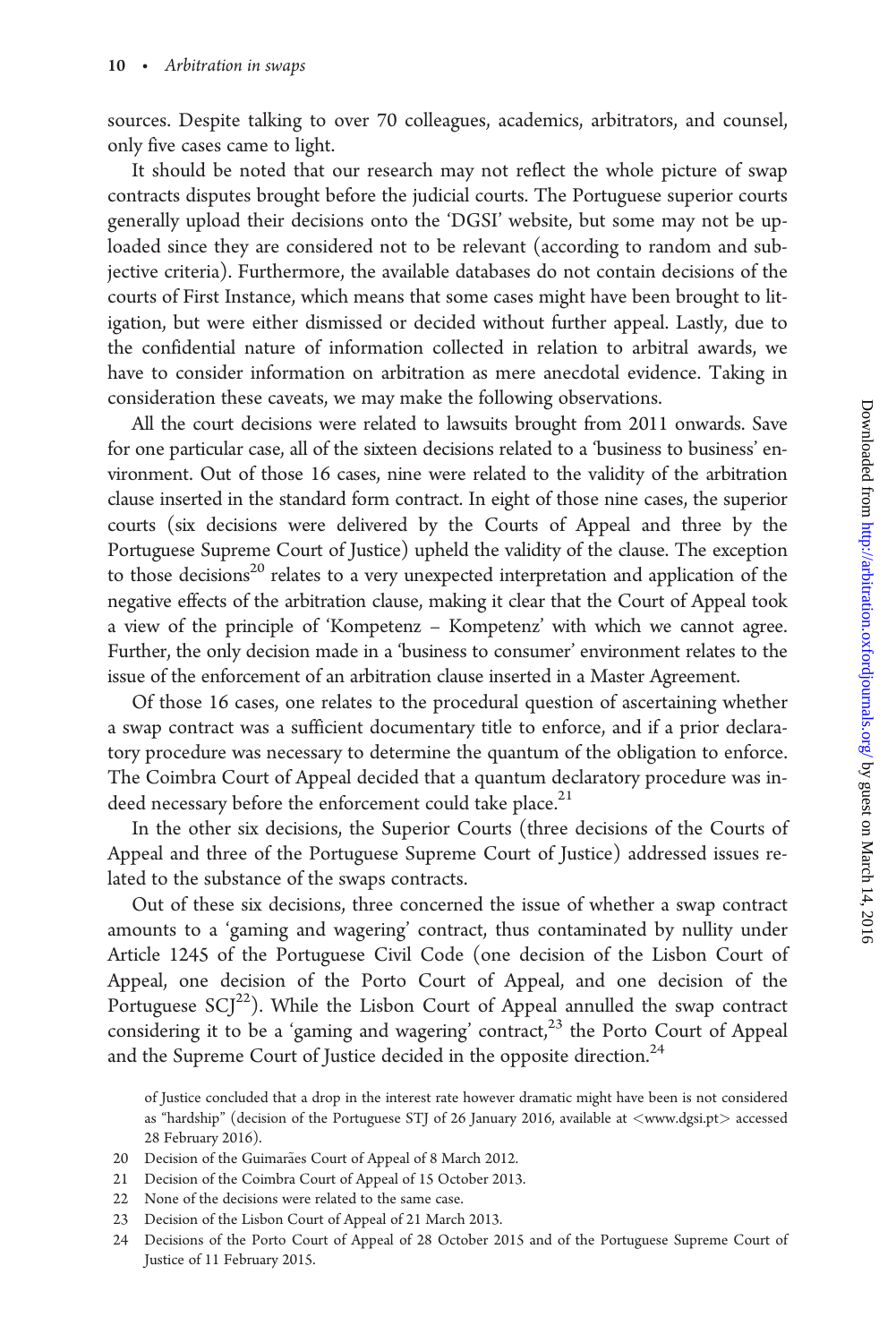Another two of these six decisions were related to the issue of whether the dramatic fall in the Euribor rates following the 2008 financial crisis amounted to a 'hardship' condition entailing the option granted to the aggrieved party to terminate the contract under the theory of 'unexpected and unfair change in the circumstances'/ 'hardship' (Article 437 of the Portuguese Civil Code). Both the Guimarães Court of Appeal and the Supreme Court of Justice, in two unrelated cases, agreed with this premise, thus annulling the swaps contracts.<sup>25</sup>

Lastly, on one singular occasion the Portuguese Supreme Court of Justice considered the swap contract at hand to be in violation of Portuguese public policy.<sup>26</sup>

Although this report looks at 16 decisions, some of these concerned the same case: the Guimarães Court of Appeal decided the same case on a first occasion in relation to the issue of the enforceability of the arbitration clause<sup>27</sup> and subsequently in relation to the issue of annulment of a swap contract under the 'hardship' grounds. This decision was subject to review by the Portuguese Supreme Court of Justice.<sup>28</sup> Therefore, we found a total of 14 cases which were brought to the Superior Courts in Portugal.

From these decisions, we can reach the following conclusions as to the trends<sup>29</sup> existing among the Portuguese Superior Courts.

The Portuguese Supreme Court of Justice assumed that a swap contract may be considered to be in violation of Portuguese public policy. It further considered that a swap contract may be terminated under the 'hardship' conditions (following a previous decision of the Guimarães Court of Appeal), but is not to be equated to a 'gaming and wagering' contract (thus contradicting a previous decision of the Lisbon Court of Appeal in an unrelated case). Lastly and most importantly, the Supreme Court consistently considered (in three consecutive decisions in three unrelated cases) that an arbitration clause contained in a swap 'standard form contract' ('contract of adhesion') is valid and therefore enforceable. This understanding is shared by the Courts of Appeal of Lisbon, Porto, and Guimarães (the latter had decided to the contrary in a decision made in 2012 but subsequently changed its position, in an unrelated case decided in 2014).

In relation to the arbitration experience, the sources are scarce and scattered. Among the members of the Portuguese arbitration community only a few practitioners (acting either as counsel or arbitrators) and academics were able to report cases in which they were involved. More than 70 people were questioned as to their experience but only five cases were reported.<sup>30</sup>

<sup>25</sup> Decisions of the Guimarães Court of Appeal of 31 January 2013 and of the Portuguese Supreme Court of Justice of 10 October 2013. Conversely, a very recent decision of the Portuguese Supreme Court of Justice of 26 January 2016 concluded that a drastic drop in the interest rate does not amount to "hardship" and therefore upheld the validity of the contract at stake.

<sup>26</sup> Decision of the Portuguese Supreme Court of Justice of 29 January 2015.

<sup>27</sup> Decision of the Guimarães Court of Appeal of 3 August 2012.

<sup>28</sup> Decision of the Guimarães Court of Appeal of 31 January 2013 and decision of the Portuguese Supreme Court of Justice of 10 October 2013. One should note here the speed of the Superior Courts, which produced three decisions on the same case in a 14-month period.

<sup>29</sup> It is worth noting that in Portugal the 'stare decisis' principle does not apply save for exceptional circumstances, which have not yet occured in any swap-related case.

<sup>30</sup> One 'extra' case was reported to us from Brazil.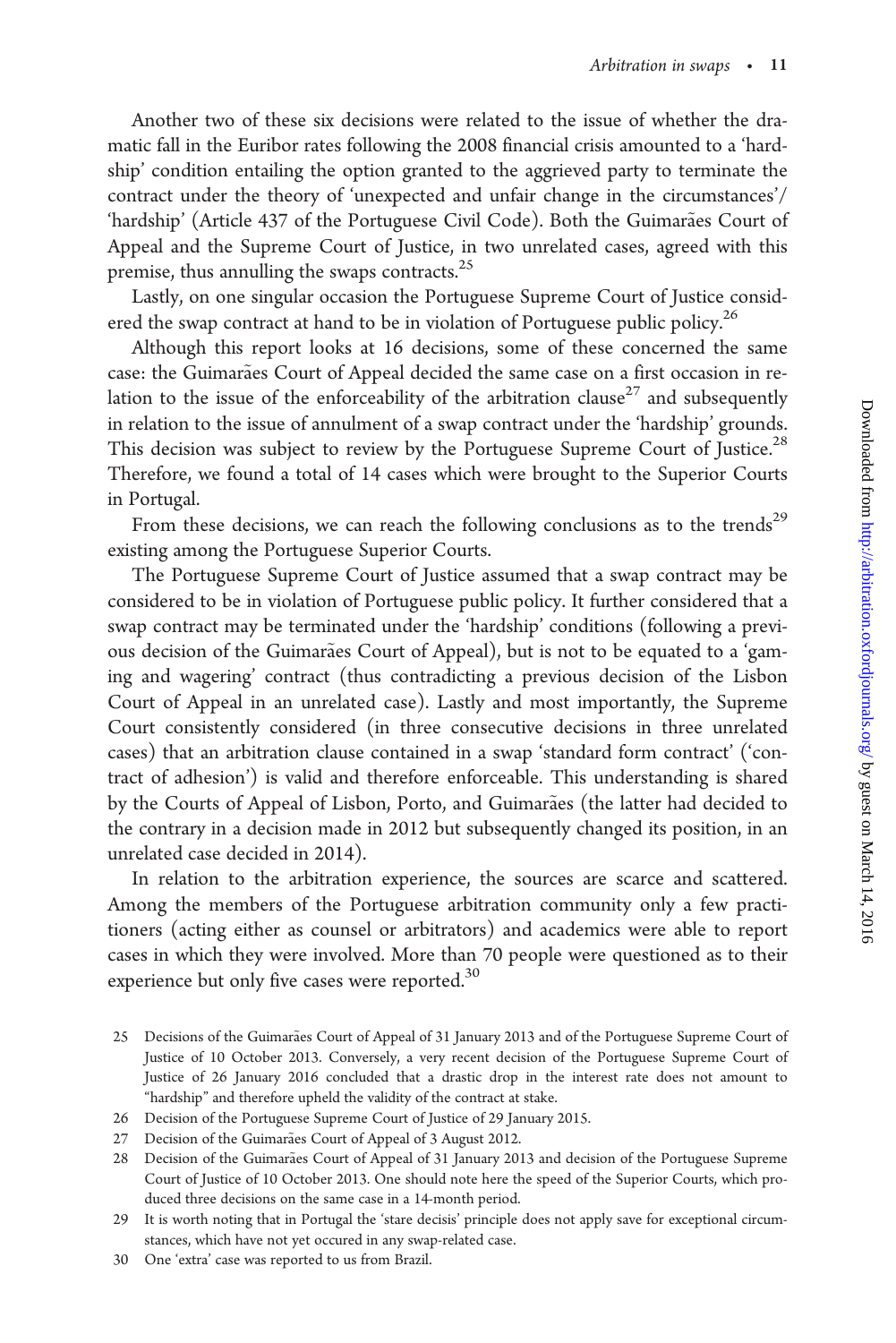In any case, the issues at hand were very similar to those brought before the state courts: termination and annulment of the contract under the 'hardship' conditions, nullity of the contract due to being classified as a 'gaming and wagering' contract, lack of information within the contract of adhesion legal framework, and mistake. In each case, these grounds were combined with contractual liability of the broker, bank, or financial institution.

The scarcity of the cases does not justify further analysis. However, it is interesting to note that the grounds upon which the claims were based do not differ from the judicial cases.

Conversely, it seems that the spectrum of cases arising from the Portuguese experience in swap-related disputes (both in litigation and arbitration) reveals a somewhat different scenario to that which has been described above in relation to the international landscape. The Portuguese experience has indeed to report other issues of law, which we will look at below, but first let us say a few words on the topic of arbitrability and jurisdictional issues related to disputes concerning swaps.

Our aim here is not to provide an in-depth discussion on the questions and legal debate connected to the disputes that have arisen in the context of swaps contracts, but only to give a bird's eye view of the Portuguese jurisdiction.<sup>31</sup>

## 7. ARBITRABILITY AND JURISDICTIONAL ISSUES

One question that may arise is whether disputes involving swaps contracts are arbitrable or not, especially taking into account the fact that a recent decision of the Portuguese Supreme Court of Justice considered a swap contract to be in violation of Portuguese public policy. On the other hand, the existence of regulation which is external to the contract may lead us to question whether or not mandatory rules are at stake and, therefore, whether arbitral tribunals have jurisdiction to decide the dispute. These topics have been the subject of great debate and the scope of this article does not allow us to resume it. In any event, we may provide a brief background of

31 As a matter of legal discussion among scholars and practitioners, relevant to the issues that will be discussed below, see Paulo Mota Pinto, in 'Contrato de swap de taxas de juro, jogo e aposta e alteração das circunstâncias que fundaram a decisão de contratar', Revista de Legislação e Jurisprudência, nos 3987 and 3988, 2014 and João Calvão da Silva, 'Swap de taxa de juro: inaplicabilidade do regime da alteração das circunstâncias', in Revista de Legislação e Jurisprudência, , no 3986, 2014 and 'Swap de taxa de juro: a sua legalidade e autonomia e inaplicabilidade da excepção do jogo e aposta', in R.L.J, no 3979, May-April, 2013. See also relevant bibliography: António Pereira de Almeida, 'Instrumentos financeiros: os swaps', in 'Estudos de Homenagem ao Professor Doutor Carlos Ferreira de Almeida', 2011, II; António M. Vitorino, 'Estudo sobre permuta de divisas e de taxas de juro ("swaps")', in 'Revista da Banca', 40, October–December 1996; Carlos Ferreira de Almeida, 'Contratos diferenciais', apud 'II – Estudos Comemorativos dos 10 anos da Faculdade de Direito da Universidade Nova de Lisboa', 81, 110; João Cantiga Esteves, 'Contratos de swap revisitados', in Cadernos do Mercado dos Valores Mobiliários, 44, April 2013; José Engrácia Antunes, 'Os derivados', in Cadernos do Mercado dos Valores Mobiliários, Instrumentos Financeiros, 2003; Maria Clara Calheiros, 'O contrato de swap no contexto da actual crise financeira global', in Cadernos de Direito Privado, 42, 2013; Maria Clara Calheiros, 'O Contrato de Swap', in 'Studia Iurídica', 2000; António Menezes Cordeiro, Manual de Direito Bancário; José de Oliveira Ascensão, 'Derivados', in Revista do Direito dos Valores Mobiliários, IV, 2003; Pedro Boullosa Gonzales, 'Interest Rate Swaps: Perspectiva Jurídica', in Cadernos do Mercado de Valores Mobiliários no 4, April 2013; Rui Pinto Duarte 'O Jogo e o Direito', in Themis, 3. See also, Alistair Hudson, 'Swaps and Wagering Contracts' (1995–1996) in The Kings College Law Journal, 6,; David Megle, 'Economic Role of Speculation', in ISDA, Research Notes 2, 2010.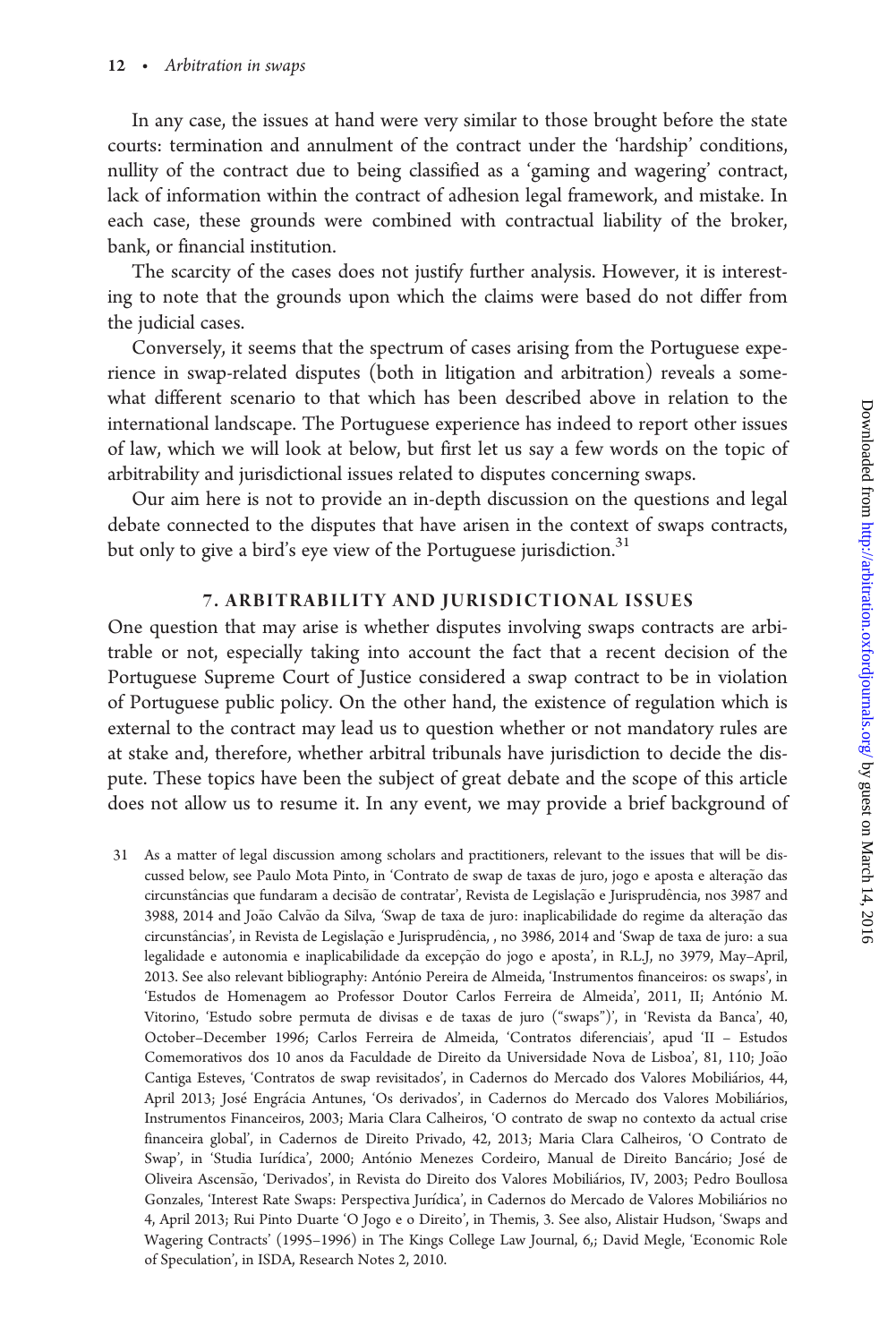how these issues are dealt with in the Portuguese jurisdiction, although we must say from the outset that, since many years now, we consider the jurisdiction and/or arbitrabilitiy issues to differ in nature from issues related to the kind of claim or to the rules applicable to the merits of the dispute.<sup>32</sup>

First, within the circle of the legal relationships between the client and the financial institution, all the disputes that have arisen (and possibly may arise in the future) relate to issues of a private nature. Further, they relate to purely economic interests.

According to the new Portuguese Arbitration Law 'any dispute involving economic interests may be referred by the parties to arbitration, by means of an arbitration agreement, provided that it is not exclusively submitted by a special law to the State courts or to compulsory arbitration' (Article  $1(1)$  'PAL'). Following the Austrian, German and Swiss (Private International) Laws, the Portuguese Arbitration Law now follows a 'patrimonial' criterion as a filter of arbitrability.<sup>33</sup>

Secondly, the Portuguese law does not set forth a 'public policy' threshold similar to the one provided for in the French domestic arbitration framework (Article 2060 of the French Civil Code), which means that even if a swap contract entailed a violation of Portuguese public policy, this would not be a deterrent for the arbitrability of the dispute.

Thirdly, as we have seen above, swaps are subject to some 'external' regulation (including regulation implementing the MIFID Directive with the effect of enhancing transparency and information duties), which may be considered as mandatory and, on the other hand, the question has been raised as to whether swap contracts are contrary to Portuguese public policy if they are not attached to a real and actual economic or financial transaction, which means they are purely 'speculative' and equates them to a 'gaming and wagering' contract, thus making them null and void. As a consequence, the jurisdiction of an arbitral tribunal to decide such disputes may be challenged if one does not accept the full application of the principle of the autonomy of the agreement to arbitrate.

In this respect, the Portuguese jurisdiction has already followed the way paved by the US Mitsubishi v Soler case<sup>34</sup>, and now expressly admits that arbitral tribunals may apply mandatory rules without want of jurisdiction to do so. Indeed, in a decision of 16 February 2005, the Guimarães Court of Appeal considered that a dispute related to a 'goodwill compensation' of the commercial agent could be decided by arbitration notwithstanding the fact that such right stems from a mandatory legal provision.35 Furthermore, even if these rules of a mandatory nature equate to 'lois de police' or to Portuguese public policy, which is not necessarily accurate (but we will not entertain such discussion here), it remains for the arbitral tribunal to apply or deny application of such rules without violation of its competence to hear the case.

In other words, arbitral tribunals may apply mandatory rules, whether those rules assume the nature of rules of 'public policy' or not. Whether the arbitral awards may

<sup>32</sup> See Paula Costa e Silva, 'A nova face da justiça - Os meios extrajudiciais de resolução de controvérsias (2009) Coimbra Editora, 85ff.

<sup>33</sup> In relation to disputes not involving economic interests, 'the arbitration agreement is also valid provided that the parties are entitled to conclude a settlement on the right in dispute' (art 1(2) of the PAL).

<sup>34</sup> Mitsubishi Motors Corp. v Soler Chrysler-Plym- outh, Inc. (1985) 473 US 614, 631.

<sup>35</sup> Decision <<www.dgs.pt>> accessed 6 November 2015.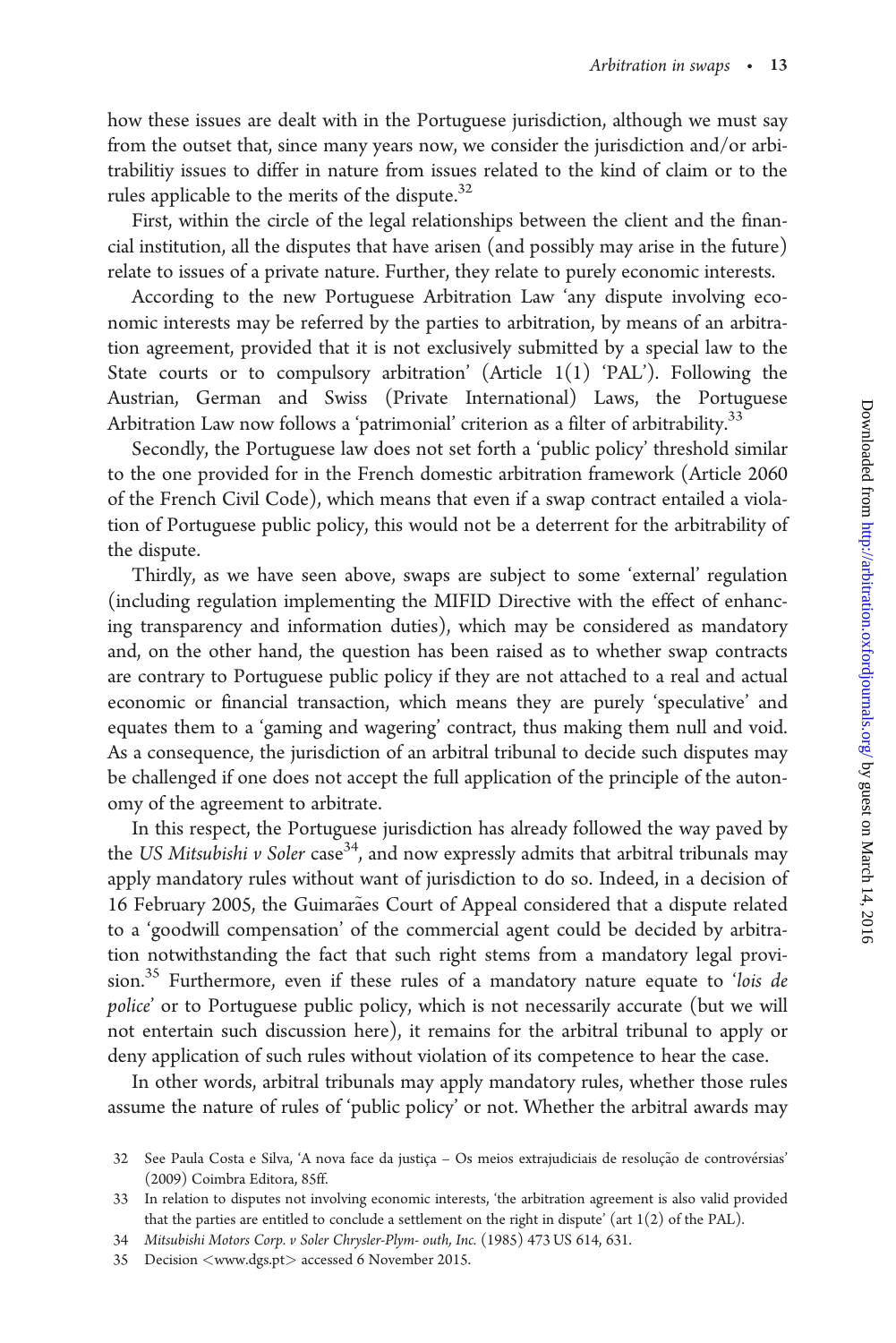be set aside for violation of public policy is a different matter, which is not going to be debated here.

In sum, we do not see any kind of constraints as to the arbitrability of swap-related disputes, and as to the jurisdiction of the arbitral tribunal to decide such cases.

# 8. 'KOMPETENZ – KOMPETENZ' AND THE NEGATIVE EFFECTS OF THE ARBITRATION AGREEMENT

The twin principles of 'Kompetenz – Kompetenz' and the negative effects of an arbitration agreement have been discussed so many times on grounds of theory that we need not elaborate further in this respect. However, it is worth noting that the Portuguese legal setting (in terms of the case law, the legal provisions, and the doctrinal works) is largely adapted to the international standards applicable in this regard, particularly to the New York Convention of 1958.

Indeed, Article  $18(1)$  of the Portuguese Arbitration Law<sup>36</sup> states that:

The arbitral tribunal may rule on its own jurisdiction, even if for that purpose it is necessary to assess the existence, the validity or the effectiveness of the arbitration agreement or of the contract of which it forms part, or the applicability of the said arbitration agreement.

Thus, an arbitration agreement produces a negative effect as to the jurisdiction of a judicial court when seized with a dispute covered by such agreement:

The State court before which an action is brought in a matter which is the object of an arbitration agreement shall, if the respondent so requests not later than when submitting its first statement on the substance of the dispute, dismiss the case, unless it finds that the arbitration agreement is clearly null and void, is or became inoperative or is incapable of being performed (Art. 5(1) 'PAL').

We do not need to search outside the realm of swaps contracts to find case law affirming the idea above. In fact, the Portuguese Supreme Court of Justice decided that:

Unless the court finds that the arbitration agreement is manifestly invalid or unenforceable, the plausible existence of a commitment of the parties to such kind of agreement is sufficient for the court to refer to the arbitral tribunal the issue concerning its own competence without further  $\text{ado.}^{37}$ 

However, and quite surprisingly, in a swap-related case, the Guimarães Court of Appeal once decided that if the petitioner had raised the question of the validity of the contract containing the arbitration agreement on the grounds of a relevant and

<sup>36</sup> The Portuguese Arbitration Law (PAL) was enacted by Law No 63/2011 of 14 December 2011. All legal provisions herein cited are reproduced from the English translation available at the 'Portuguese Arbitration Association' (APA) website <<www.arbitragem.pt>>.

<sup>37</sup> Decision of 9 July 2015 <<www.dgsi.pt>>.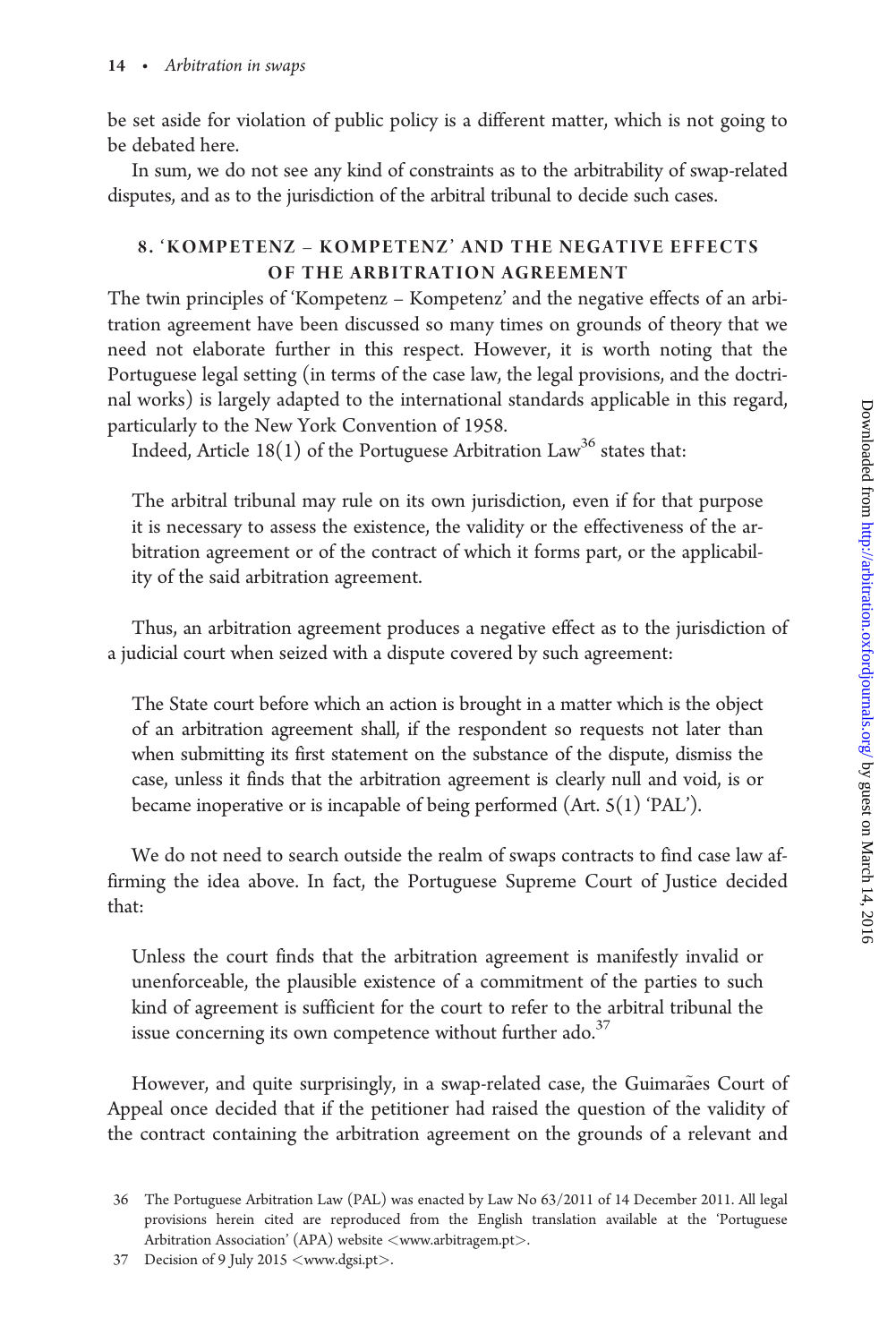operative cause of mistake, or if the petitioner calls for the termination of that contract on the grounds of a relevant and operative cause of hardship, and considering at the same time that no banking or financial issues are involved in these propositions, the judicial court will not lack jurisdiction to hear the claim.<sup>38</sup>

In other words, the Guimarães Court of Appeal applied the following rationale: if the validity of the contract containing an arbitration clause is disputed, then the arbitral tribunal will lack competence to decide the case.

This reasoning clearly defies the very pillars of the arbitration 'acquis', forgetting the intellectual and legal acquisitions of the 'separability' principle, so well-grounded for many decades now in virtually every jurisdiction in the world, the Portuguese being no exception. Fortunately, the very same Court of Appeal later changed its position in a swap-related case and reverted to the understanding aligned with the legal provisions.39

It is also worth noting that this understanding does not change in consideration of the fact that the arbitration clause is inserted in a swap contract that is classified as a 'standard form contract' ('contract of adhesion').

Indeed, in the context of disputes related to swap contracts, each and every decision of the Superior Courts addressing the competence of the arbitral tribunal (or, rather, addressing the lack of competence of the judicial courts to hear those disputes), also addressed the issue of whether swaps contracts should be classified as 'contracts of adhesion'. If that were the case, and according to the contentions of the petitioners, two-fold issues would arise: on the one hand, it would be necessary to know whether an arbitration clause inserted in a 'contract of adhesion' could stand 'de per se'; if that were not the case, on the other hand, then the arbitration clause should be disregarded for lack of sufficient and appropriate information that should have been provided by the broker or bank institution in the context of the bargaining process of the whole contract.

The contractual documentation covering swaps is in fact a standard form contract or a mere contract of adhesion. Broadly speaking and taking its usual layout, this framework of documents is aimed at documenting the derivatives operations, consisting of a master agreement, a schedule (containing the particular terms and conditions of each operation), confirmations, definition materials or booklets, and a credit support annex. The 'master agreement' sets forth fixed terms that apply to all future transactions between the parties. Therefore, each time a new transaction is entered into between the parties, those general terms need not be re-negotiated. Thus, with the exception of the particular terms contained in the applicable schedules, all the remainder of the contractual framework is pre-negotiated and fixed.

It is true that even those general terms and conditions may be subject to bargaining. They are private contracts after all, and their contents are not established by any legal regulation. Yet, the imbalance between the powers of the proponent (usually a bank, or a broker, frequently dealing with laypersons) and of the client on the one hand, and the refined technical detail and comprehension of those terms, on the other, usually lead to situations where the client does not read or does not have

<sup>38</sup> Decision of the Guimarães Court of Appeal of 8 March 2012.

<sup>39</sup> Decision of the Guimarães Court of Appeal of 25 September 2014.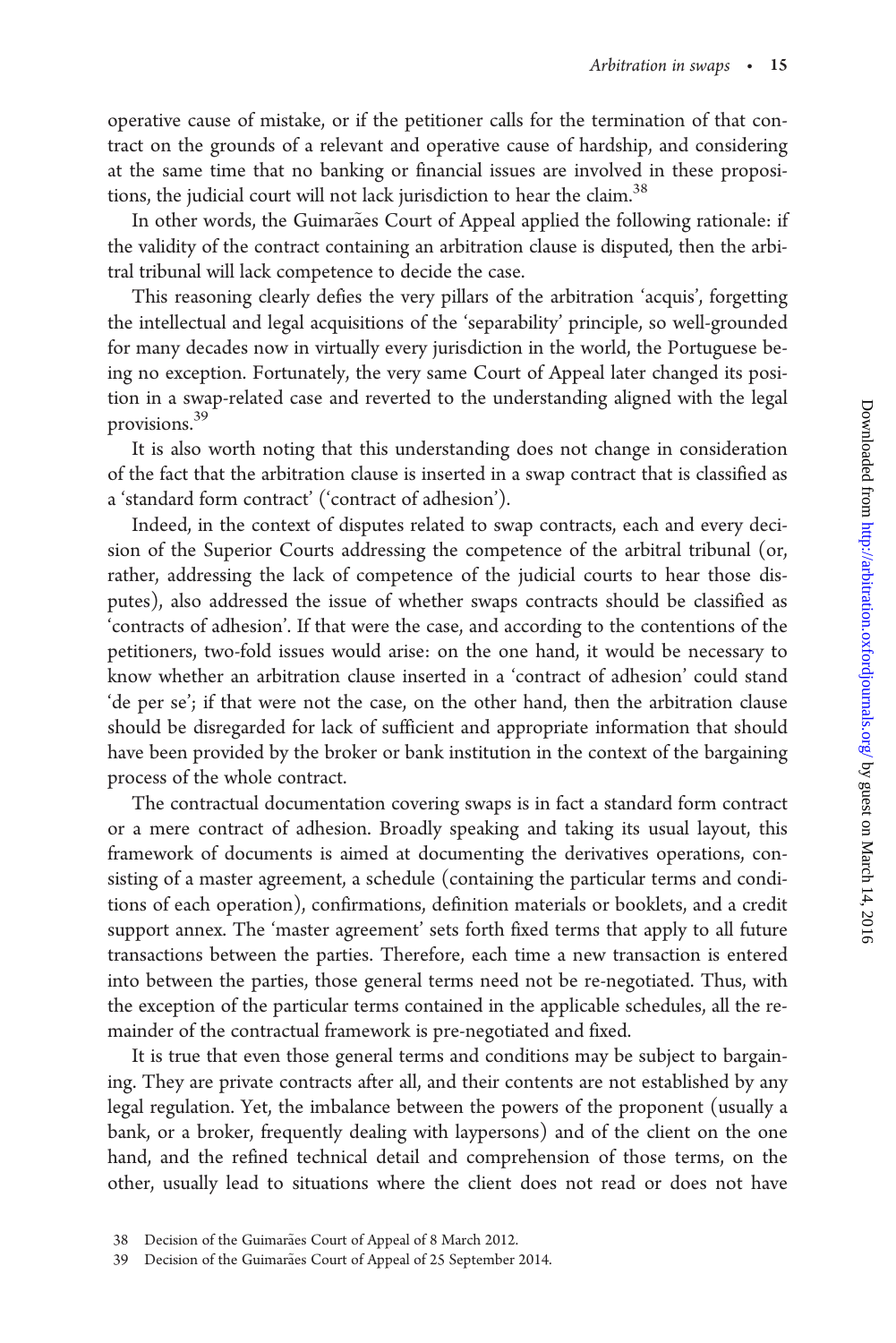sufficient ability to understand those terms and conditions. As a result, the vast majority of these terms and conditions, including the arbitration clause inserted in the master agreement, are not subject to effective negotiation. For illustrative purposes, in one of the cases decided by the Portuguese Supreme Court of Justice, the client (petitioner) had been granted only 24 hours to read and analyse the contract bundle that was sent to him. $40$  It is simply unrealistic to assume that this contract had been negotiated.

The legal regime applicable to contracts of adhesion is indeed very much concerned with consumer protection. The legal framework does not differ much from the 'acquis communautaire' (especially the regulation issued in the context of the MIFID directive).

In fact, the Portuguese legal regime applicable to standard form contracts is set forth in Decree-Law No. 446/85, of 25 October 1985 ('DL 446/85'), with the amendments made to it in 1995, 1999, and  $2001<sup>41</sup>$  Pursuant to DL 446/85, a standard form contract is defined as 'general contractual clauses drafted without prior individual negotiations, which indeterminate tenderers or recipients are limited to subscribing to or accepting, respectively' (Article  $1(1)$  of 'DL 446/85'). As a consequence, if a particular contract has been subject to a negotiation between the parties as regards its terms and conditions, it will no longer be considered as a standard form contract or contract of adhesion.<sup>42</sup>

We need to take into account that a swap contract is generally governed by two kinds of contracts: a particular set of documents that is negotiated (namely, the schedule containing the particular terms of the contract), and another part (the 'Master Agreement') which is pre-determined and contains fixed non-negotiable terms. The fact that the schedule is subject to negotiation does not clash with the conclusion that the remainder of the contract (the 'Master Agreement') will still be considered a standard form contract.

Conversely, if the 'Master Agreement' has been subject to negotiations, irrespective of the degree of discussion that has taken place, we will no longer have a contract of adhesion but rather a regular private contract that falls outside the scope of the legal regime applicable to standard form contracts.

According to DL 446/85, for general contractual clauses to be valid and enforceable, the businesses which use such clauses are bound to notify clients of: (i) the content of the general clauses; and (ii) the meaning of such clauses that may need clarification (Articles 5 and 6 of 'DL 446/85').

<sup>40</sup> Decision of the Portuguese Supreme Court of Justice of 28 May 2015.

<sup>41</sup> Decree-Law No 220/95 of 31 August 1995, Decree-Law No 249/99 of 7 July 1999 and Decree-Law No 323/2001 of 17 December 2001.

<sup>42</sup> Nonetheless, outside the context of swaps disputes, in a decision of 19 June 2013, the Coimbra Court of Appeal found that the arbitration clause was invalid under Portuguese law because it was a standard clause that had not been negotiated between the parties. The particularity of this case is that the factual background showed that a substantial part of the contract but the arbitration clause had been subject to effective negotiations (the other party had produced amendments and deletions to the template). In other words, the understanding of the Coimbra Court of Appeal was that a contractual stipulation not subject to bargaining between the parties is to be classified as 'standard clause' and therefore null—see Albert Jan Van Den Berg (ed.), Yearbook Commercial Arbitration (Kluwer Law International, The Hague 2014) XXXIX 470.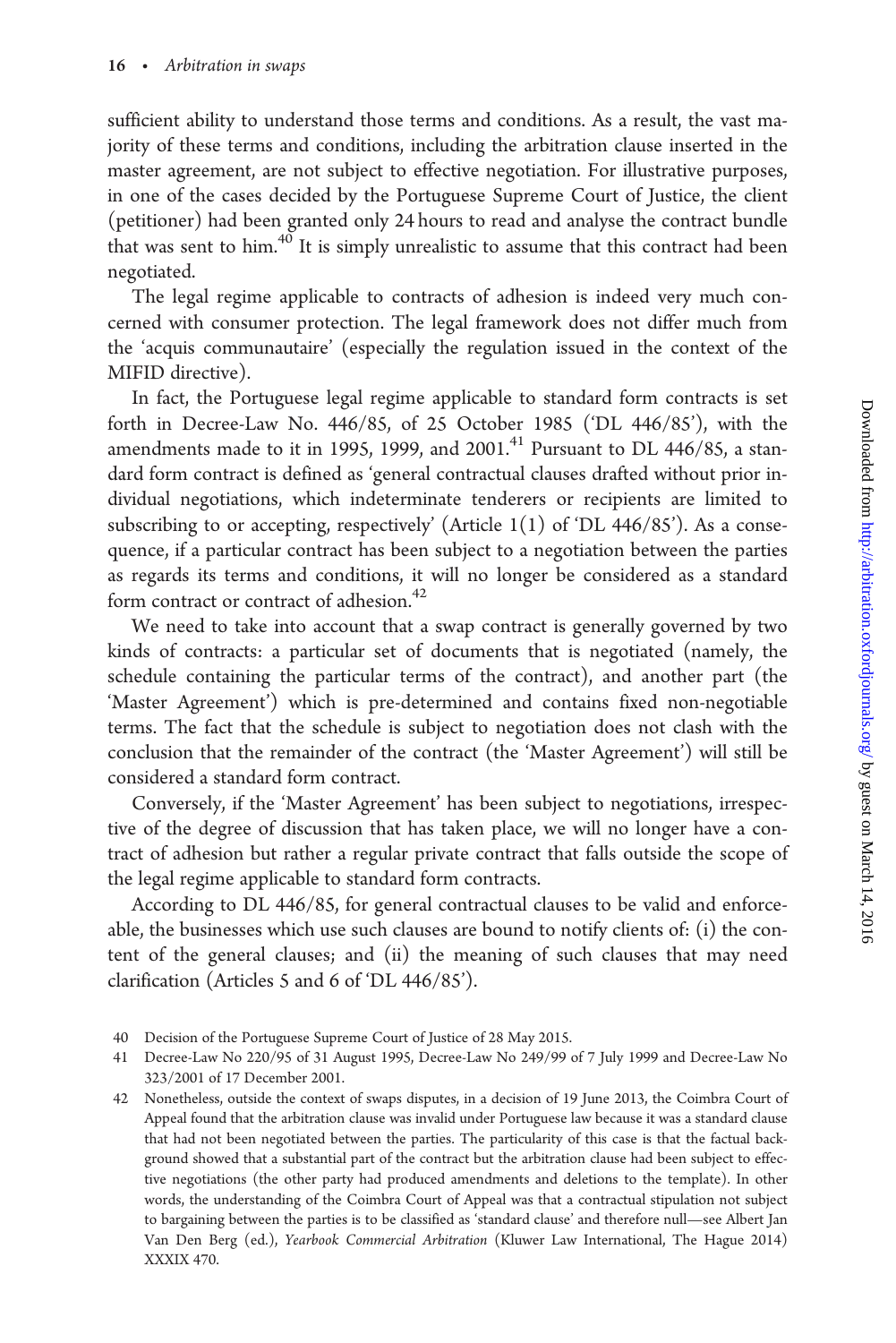More importantly, DL 446/85 provides several grounds when a given clause (including arbitration clauses) will be considered null and void. These grounds are classified as: (i) common grounds which are applicable in both 'business-to-business' and 'business-to-consumer' environments; (ii) a specific ground contemplated for clauses within a 'business-to-consumer' environment; and (iii) a specific ground contemplated in relation to a 'business-to-business' setting.

(i) First, DL 446/85 stipulates that standard form contracts will be null and void (leaving aside any formality requirements set by DL 446/85 such as those set forth in Article 8) when their essential terms appear to be uncertain or when the imbalance in benefits seriously offends good-faith (Article 9(2) of 'DL 446/85'). Secondly, DL 446/85 contains a general provision stating that general contractual clauses in violation of good faith are null and void (Article 15 of 'DL 446/85').

These two provisions are the 'common grounds' as stated above. It is worth noting that there is somehow a confusing overlap between those provisions as both address clauses that constitute a violation of 'good faith'. However, this is not the place to consider this issue further, and, moreover, clarifying this confusion is not particularly relevant for our purposes here.

(ii) Regarding 'business-to-consumer' relationships, there is an absolute prohibition on clauses that 'exclude or restrict in advance the possibility of requiring judicial protection for litigious situations which arise between the parties or that provide for arbitration procedures that do not provide the guarantees of procedure laid down in law' (Article 21(h)) of DL 446/85', as amended by Decree-Law No. 220/95 of 31 August 1995. Furthermore, it is worth noting that the Portuguese Securities Market Code (Article 321[3]) classifies the legal relationship between a retail investor and a financial institution as a consumer relationship.

In this regard, a question arises as to whether the provisions of Article  $21(h)$  are set forth in the alternative, ie a general standard clause will be deemed to be null and void whenever (a) it sets out that the parties are compelled to resort to arbitration (and are therefore prevented from recourse to state courts) or (b) if that clause sets forth an arbitral procedure that does not comply with the procedure guarantees laid down in law. In other words, the question is whether this legal provision prevents the parties from agreeing to an arbitration clause as an exclusive recourse to settle the disputes arising from a standard form contract or not.

Notably, in its decision of 3 March 2005, the Portuguese Supreme Court of Justice held that an arbitration clause, inserted in a standard form contract, providing that 'all interpretations and integrations of omissions and resolution of conflicts arising out of this contract, shall be the exclusive jurisdiction of an arbitral tribunal, to be constituted in accordance with Chapter II, of Law 31/86, of 29 August' was not in violation of Article 21, al. (h) of 'DL 446/85', and therefore was not null or void.<sup>43</sup>

<sup>43</sup> The case concerned a brokerage agreement between a financial institution and a consumer for the subscription, sale and transaction of securities in a regulated marketplace. Claiming a breach of that agreement, the consumer brought an action in a Portuguese state court to seek a remedy for its losses. The financial institution contested the jurisdiction of the state court, claiming that the arbitration clause was valid and enforceable and, therefore, the state court should dismiss the claim and refer the parties to arbitration. The consumer responded that general contractual clauses may foresee arbitration as a dispute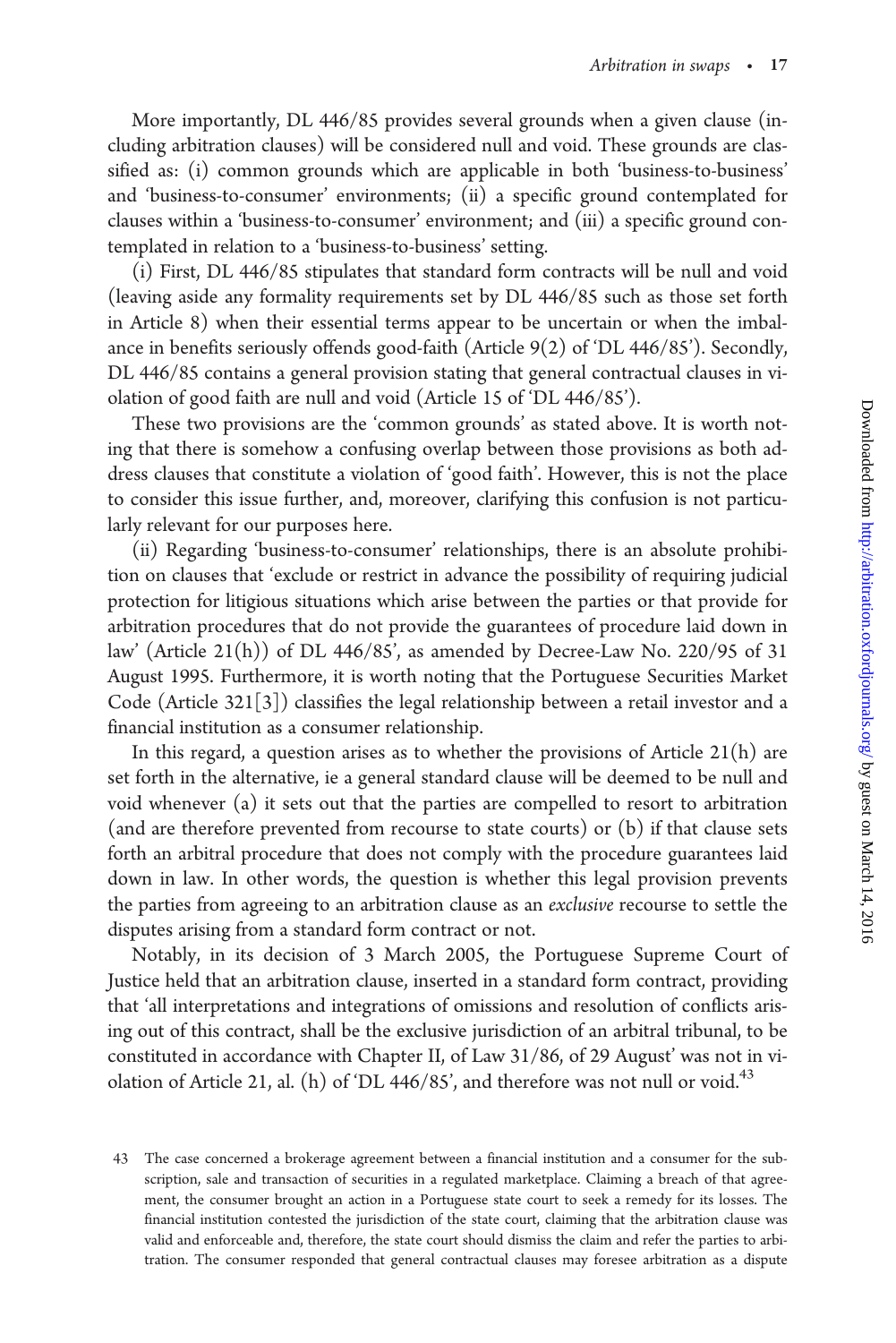The Supreme Court of Justice upheld the previous decisions that considered such agreement to be a standard form contract, thus subject to the legal provisions of 'DL 446/85'. In its decision, the court relied on the provision of Article 21, al. (h) and held that the jurisdiction of an arbitral tribunal may be exclusive or concurrent with the jurisdiction of a state court, which is why the clause at hand would not be invalid. The Supreme Court of Justice concluded by stating that 'the clause could only be construed as absolutely prohibited if the procedural guarantees provided by law were not provided for [the arbitration proceedings]'.<sup>44</sup>

In the specific context of swap-related disputes, the Portuguese Supreme Court decided that an arbitration clause inserted in a contract of adhesion, although such contract relates to a 'business-to-consumer' setting, is to be valid and enforced.<sup>45</sup>

Within this setting, the issue seems to be well settled now.

(iii) With regard to the 'business-to-business environment', the legal provision applies to forum selection clauses that 'involve serious disadvantages (i.e. "gross inconvenience") for one of the parties and the interests of the other do not justify that selection' (Article 19 $(g)$  of 'DL 446/85'). To assert the invalidity of an arbitration clause on this ground in a presumptive way, one would have to assert that the arbitration procedure would carry 'serious disadvantages' in any circumstances.

However, whether or not arbitration carries serious disadvantages is an issue that will depend on the circumstances of each case. For example, a forum clause that requires a party living in the southernmost point of Portugal to litigate in a state court in the northern part of Europe might be considered null and void under the provision of Article  $19(g)$  of DL 446/85 because it might cause 'gross inconvenience' to the Portuguese party. Although a subjective analysis of the circumstances of each case may be relied upon, and even be considered a matter of legal 'good sense and sensibility', this provision is fairly clear and understandable.

Besides that, to rebut the argument that the arbitration procedure carries serious disadvantages, one could list the advantages of arbitration, as others have done:

[a]mong the reasons parties may agree to arbitration (or may include arbitration clauses in their standard form contracts) are the following: (1) arbitration may resolve disputes more quickly and at lower cost than litigation; (2) arbitration may reduce the risk of aberrational jury verdicts or punitive damages awards; (3) arbitration may reduce company's exposure to class actions or other forms of aggregate litigation; (4) arbitration may result in better outcomes because the decision makers are experts whose incentives differ from

resolution mechanism but could not set forth the exclusive jurisdiction of the arbitral tribunal at risk of such clause being invalid for limiting or excluding the possibility of judicial review.

44 Decision of the Portuguese Supreme Court of Justice of 3 March 2005 <[http://www.dgsi.pt/jstj.nsf/](http://www.dgsi.pt/jstj.nsf/954f0ce6ad9dd8b980256b5f003fa814/dc750c1cf5660e4f802570a70030122c?) [954f0ce6ad9dd8b980256b5f003fa814/dc750c1cf5660e4f802570a70030122c?](http://www.dgsi.pt/jstj.nsf/954f0ce6ad9dd8b980256b5f003fa814/dc750c1cf5660e4f802570a70030122c?)> OpenDocument, accessed 5 November 2015. For a contrary understanding, opining that this legal provision seems to indicate that an exclusive arbitral jurisdiction clause will be absolutely prohibited and only clauses that set forth concurrent jurisdictions of arbitral tribunals and state courts are not deemed to be invalid, see Professor Dário Moura Vicente, Portuguese edition of 'A manifestação do consentimento na convenção de arbitragem', in Revista da Faculdade de Direito da Universidade de Lisboa vol. XLIII, no 2 (Coimbra Editora 2002) 998.

45 See decision of the Portuguese Supreme Court of Justice of 28 May 2015.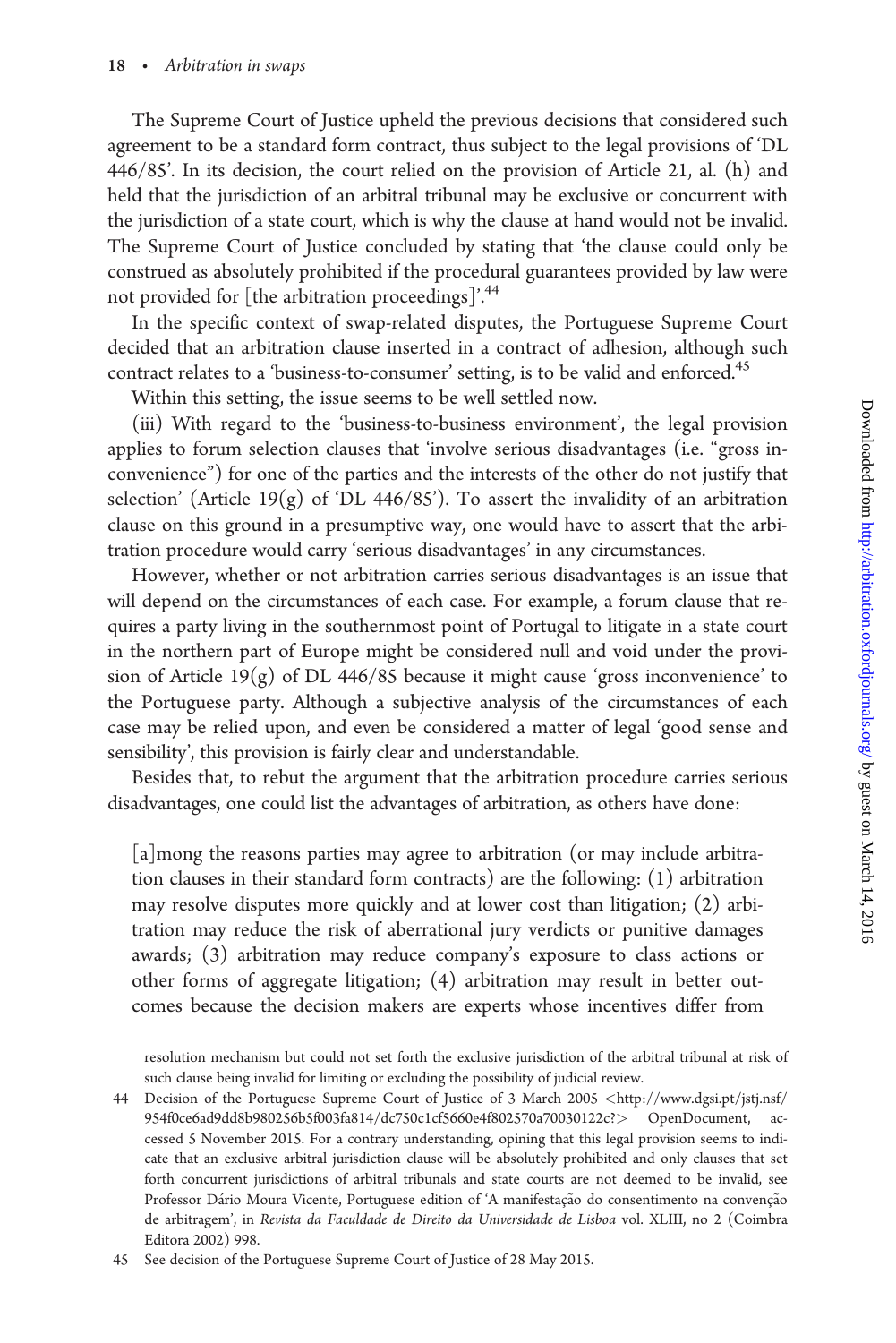those of judges; (5) arbitration may reduce the risk of disclosure of confidential information; (6) arbitration may facilitate the use of privately developed trade rules;  $(7)$  arbitration may better preserve the parties' relationship.<sup>46</sup>

While some of the advantages cited above do not apply to Portugal (such as jury verdicts or punitive damages), other advantages remain accurate in the context of the rights of Portuguese consumers. Therefore, we can neither conclude that arbitration clauses carry 'serious disadvantages' nor assert that they represent an 'imbalance in the benefits [that] seriously offends good-faith'.

In any event, none of the decisions of the Portuguese Superior Courts related to cases where this imbalance was either invoked or established.

# 9. LACK OF CLARITY AND INFORMATION RELATED TO THE SWAPS MASTER AGREEMENT

The anecdotal evidence related to arbitration cases (as well as the few cases brought before the judicial courts) that we were able to collect shows us that the claimants (and petitioners) contested the validity and enforceability of the swap contract on the grounds of lack of clarity, and claiming that the brokers, banks, and financial institutions that 'sold' those products failed to provide sufficient and appropriate information as to the terms and conditions of the contractual framework. Further, some pressed the point that the obligations of transparency and information deriving from local regulation that implements the MIFID directive were not complied with, thus giving grounds to annul the contract. This argument was made as a last resort for their claims: indeed, anticipating a possible failure on the other substantive challenges (violation of the public policy and nullity of the 'gaming and wagering' equated contract, and hardship), the aggrieved clients relied upon the fact that swaps contracts are 'contracts of adhesion' and that the institution selling those products failed to explain and provide information as to the contents of the terms and conditions of those contracts.

As said above, Decree-Law No. 446/85 sets forth that the businesses who use general contractual clauses are bound to communicate to their clients: (i) the contents of the general clauses and (ii) the meaning of such clauses that may need clarification (Articles 5 and 6 of 'DL 446/85'). These obligations are underscored by local regulation enacting the principles of the MIFID directive. The penalty for noncompliance with these obligations is the nullity of the contract, and therefore restitution to the client of every sum he or she may have disbursed to the bank.

One may easily imagine that this challenge relies substantially on the factual background that must be established in the proceedings. Although almost every aggrieved client showed a lack of a sufficient level of knowledge, let alone sophistication, to properly understand and comprehend a swap contract, the reality is that the establishment of those facts is not a hard task to accomplish. Banks and other financial institutions may enjoy here a safe journey on account of a factual background which is

<sup>46</sup> Christopher R Drahozal and Quentin R Wittrock, 'Is there a Flight From Arbitration?' (2008) 37(1) Hofstra Law Review 71. See also Stephen J Ware, 'Paying the Price of Process: Judicial Regulation of Consumer Arbitration Agreements' (2001) 2001 Journal of Dispute Resolution 89, 101.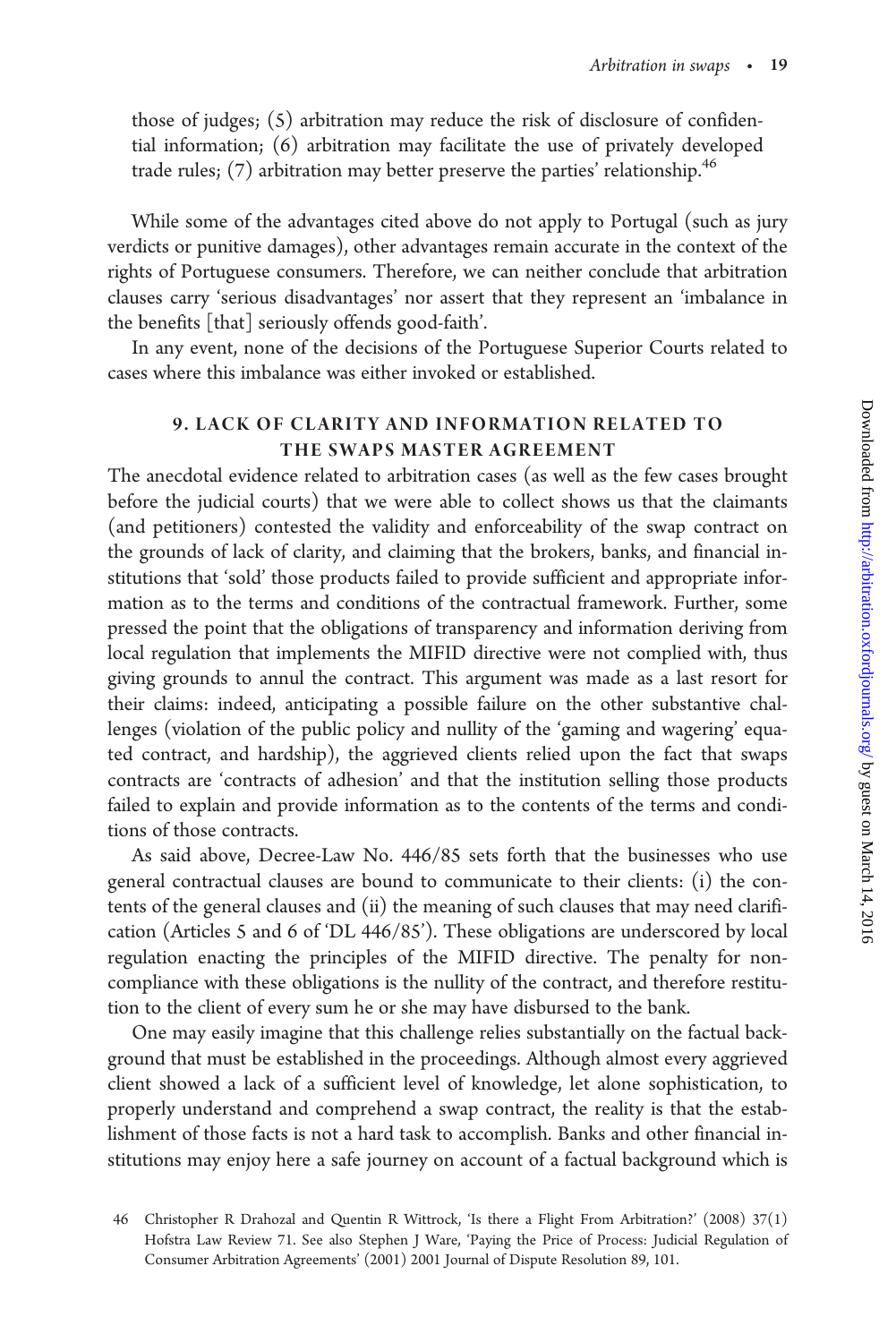easy for them to demonstrate (and this is not their fault). We may well admit that, considering the nature of swaps contracts (contracts of adhesion), the burden of proof should shift to the party that holds the duty and therefore the risk of providing comprehensive and accurate information to the counterparty—and the party carrying that risk is obviously the bank or the broker acting on its behalf. However, and again, the standards of proof are met with relatively ease by banks.

This was precisely the result of the procedures brought before the courts in the case decided by the Portuguese Supreme Court of Justice on 28 May 2015, where it was considered that the mere allegation that a swap is a 'standard form contract' would not suffice to produce its nullity, it being necessary instead to contend and establish that that contract was not subject to real negotiations and that the bank had failed to provide sufficient and accurate information.

In any case, if those aggrieved clients had met the requirements of the burden of proof, they would certainly have achieved an outcome similar to some cases decided in other jurisdictions, such as Germany, where the Bundesgerichtshof, in a decision of 22 March 2011 (XI ZR 33/10), considered that the broker had not complied with its duties to ascertain whether its client had the real propensity to bear the financial risk involved in the complex product (in casu, a Constant Maturity Spread Ladder Swap) thus awarding damages to the broker's client.

# 10. GAMING AND WAGERING, AND PUBLIC POLICY ISSUES

It has been argued before the courts and arbitral tribunals that swaps contracts cannot be equated to real and concrete financial or economic transactions. They are, therefore, considered to be instruments producing an 'abstract' legal relationship of a mere speculative nature. In some circumstances, like the ones described in the factual background of those cases, this speculation is not tolerated by the legal system because it is in want of a reasonable and acceptable social–economic justification or consideration ('cause'), which contradicts the very purposes of the rights in question. Therefore, the argument goes, since swap contracts lack that social and economic acceptance, they also violate Portuguese public policy, thus being null and void under Article 280 of the Portuguese Civil Code.<sup>47</sup> Furthermore, this lack of social and economic justification turns those contracts into 'gaming and wagering' contracts, which are also considered null and incapable of producing legally enforceable obligations (Article 1245 of the same Code).

Regarding the issue of whether or not a swap contract equates to a 'gaming and wagering' contract, the Portuguese Superior Courts took different views on two separate occasions.

On the first occasion<sup>48</sup>, the Lisbon Court of Appeal considered that a derivative contract, as the swap contract at hand intended to be, must refer to a real notional submitted to financial variations. Hence, one must look at the actual purposes that

48 Decision of the Lisbon Court of Appeal of 21 March 2013.

<sup>47</sup> See, supporting this understanding, José Lebre de Freitas, 'Contrato de swap Meramente Especulativo Regimes de validade e de alteração de circunstâncias' <[www.oa.pt/upl/%7B24d07a7e-a1e3-4f43-b06a-](www.oa.pt/upl/%7B24d07a7e-a1e3-4f43-b06a-300e112c9896%7D.pdf)[300e112c9896](www.oa.pt/upl/%7B24d07a7e-a1e3-4f43-b06a-300e112c9896%7D.pdf)%[7D.pdf](www.oa.pt/upl/%7B24d07a7e-a1e3-4f43-b06a-300e112c9896%7D.pdf)>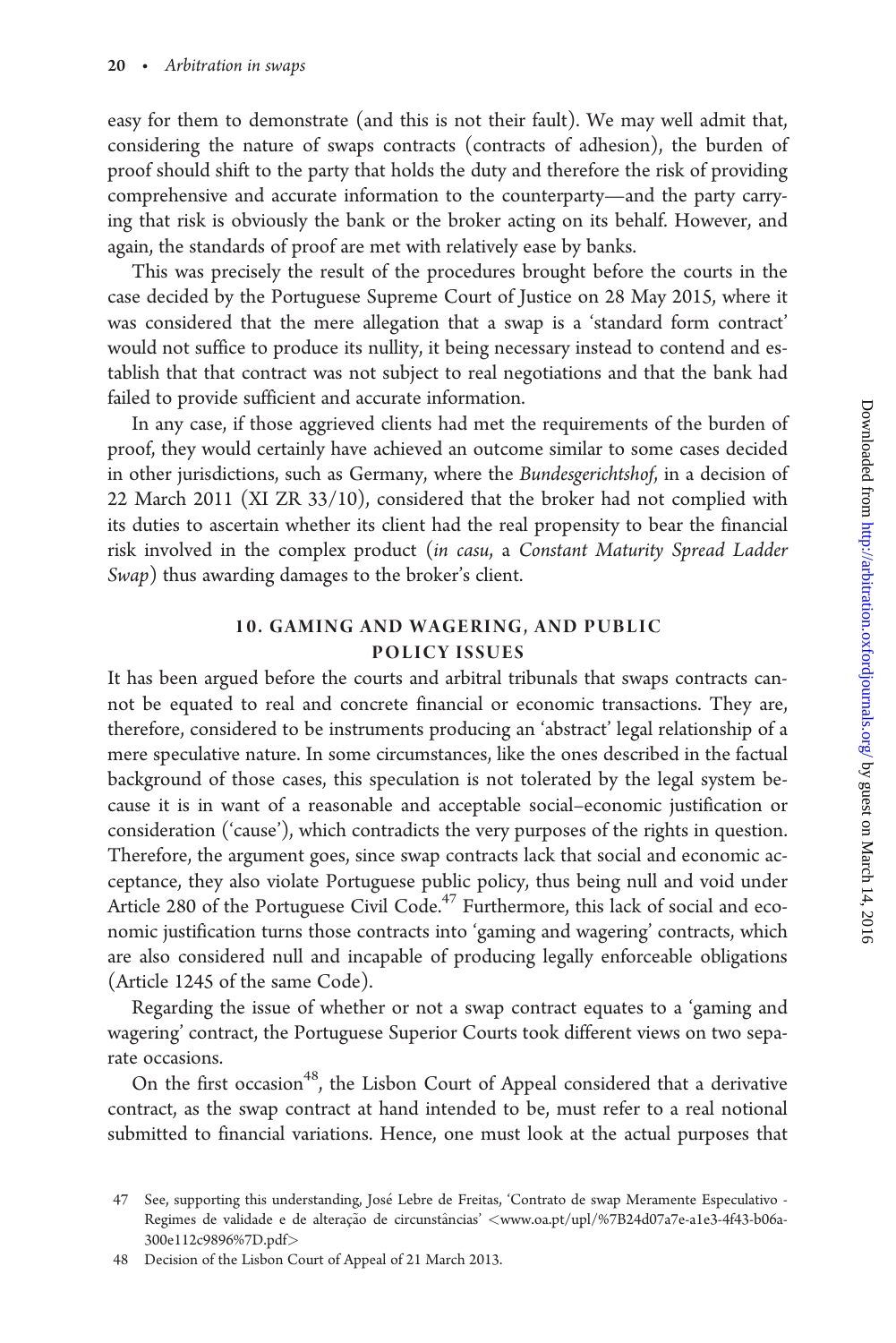the contract aimed to achieve, such as obtaining proper control or hedging of the financial risks of the client, and at the reality underlying it, such as the client's debt levels and costs. The derivative character of a swap contract is based on hedging of a particular risk, such as the risk related to the interest rates fluctuation of a particular financial or economic transaction. Once this 'derivation' ceases to exist, while the swap contract nevertheless remains in force, we no longer have a real derivative (swap) contract, but rather a wagering contract. Thus, according to the Lisbon Court of Appeal, the swap contract is null under the legal regime outlined in Article 1245 of the Portuguese Civil Code.

On a subsequent and unrelated occasion, the Portuguese Supreme Court of Justice<sup>49</sup> construed swaps contracts differently, considering that parties may make use of such contracts even if no real and actual 'notional' is involved. For a contract to be valid and enforceable there is no need for a real attachment with another financial or economic transaction to exist.<sup>50</sup> Therefore, a contract of an 'abstract' nature is admissible. Furthermore, it is not necessary for the contract to aim at hedging any financial risk. Hence, the swap contract does not equate to a 'gaming and wagering' contract.

This understanding was reaffirmed later by the Porto Court of Appeal<sup>51</sup>, which not only considered a contract with no actual pertinence to a real financial or economic transaction to be admissible, but also admitted the validity of a contract of a mere speculative character.

Closely related to this topic is the issue raised in a subsequent (and unrelated) decision of the Portuguese Supreme Court of Justice.<sup>52</sup> In this case, the Supreme Court addressed the question of whether the swap contract had a merely speculative character only and, if so, whether it should be considered in violation of Portuguese public policy. Drawing substantially from the same premises of the decision of the Lisbon Court of Appeal noted above, the Supreme Court of Justice reached the conclusion that the lack of a match between the 'speculator' factor of the swap contract and the hedge (coverage of a particular financial risk) led to the conclusion that such contract should be classified as purely speculative.

The Supreme Court went further and asserted that the legal system does not tolerate financial speculation without restriction: some kinds of speculation are healthy for the economy and are morally acceptable, while other kinds of speculation, especially those which do not have any connection with real and actual risks, are substantially hazardous in social and economic terms ('spéculation hasardeuse'). In the case at hand, the Supreme Court could not find such a match and therefore considered that the contract had a purely speculative nature, and was not admissible at the social and economic levels. Consequently, the contract was in breach of Portuguese public policy and, therefore, ought to be considered null under Article 280(2) of the Portuguese Civil Code.

<sup>49</sup> Decision of the Portuguese Supreme Court of Justice of 11 February 2015.

<sup>50</sup> Supporting this view are Paulo Mota Pinto and João Calvão da Silva cited (n 31).

<sup>51</sup> Decision of the Porto Court of Appeal of 28 October 2015.

<sup>52</sup> Decision of the Portuguese Supreme Court of Justice of 29 January 2015.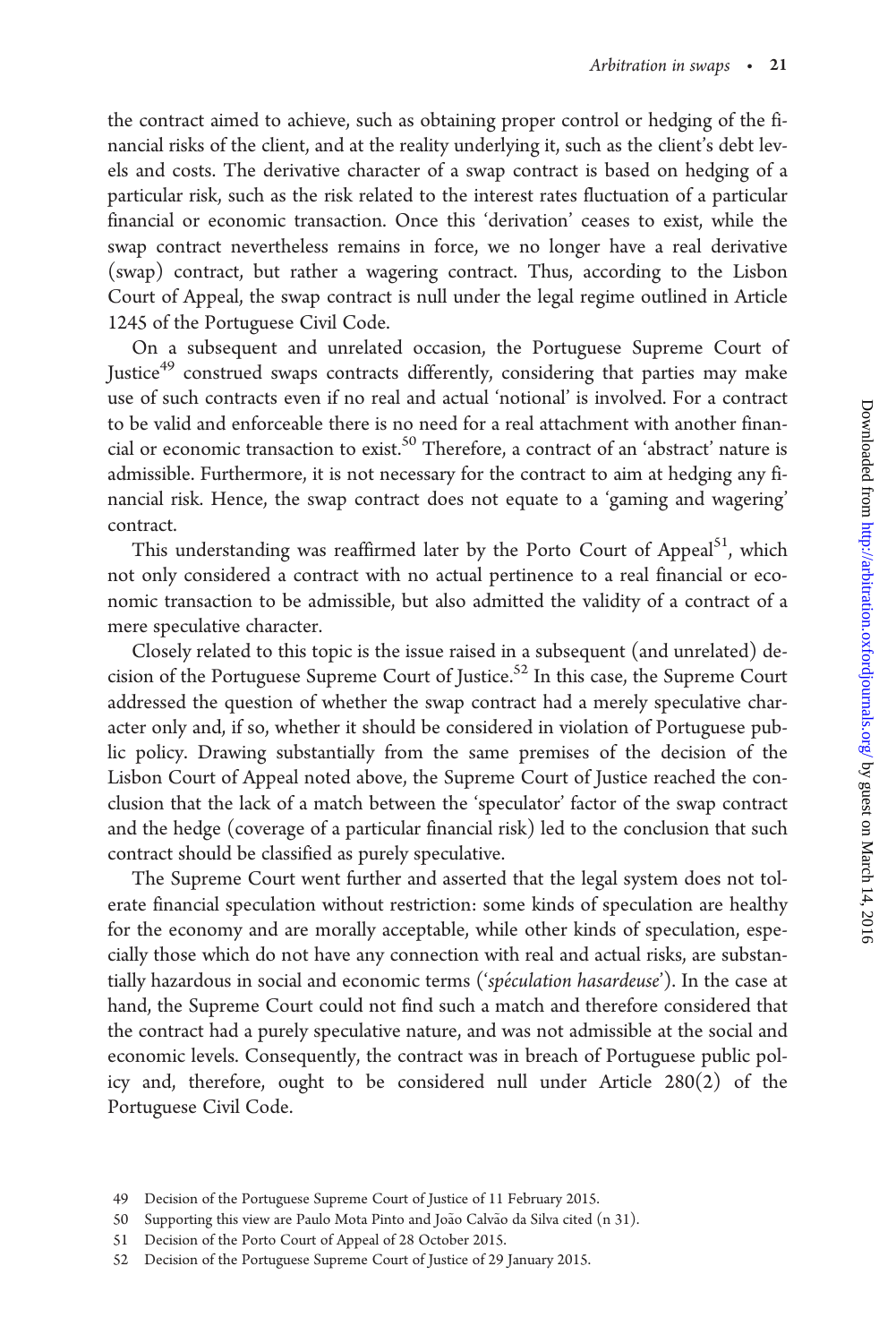It is interesting to consider what the impact of these considerations might be in light of a set aside proceeding and of an enforcement of a foreign arbitral award. Indeed, violation of Portuguese public policy is grounds to either annul an award (Article  $46(3)(b)(ii)$  of 'PAL'<sup>53</sup>) or refuse recognition of a foreign arbitral award (Article  $56(1)(b)(ii)$  of 'PAL').

To put if differently, what decision should a state court take if it is seized with a setting aside procedure (or a recognition of a foreign arbitral award) where the arbitral tribunal had held to be valid a swap contract that might have been considered in violation of Portuguese public policy on the same grounds as the aforementioned case decided by the Supreme Court of Justice?

It is far beyond the scope of this article to address the issue of public policy.<sup>54</sup> However, we may briefly say that the principles of public policy that may be grounds to both set aside an award and refuse the recognition of a foreign arbitral award are restricted to those of the 'international public policy of the Portuguese state', rather than to the 'domestic' public policy. Moreover, the 'international public policy' is narrower than the domestic public policy.

Regarding the standards that the Portuguese courts have been applying, we may draw from the 'Final ILA Report on Public Policy',<sup>55</sup> whose principles and standards the Portuguese courts have followed in several instances. The Report provides us with a list of situations equating to the various forms of 'public policy', as classified therein. Indeed, the Report indicates the following definition of 'international public policy' (Recommendation  $1(c)$ ):

the body of principles and rules recognised by a State, which, by their nature, may bar the recognition or enforcement of an arbitral award rendered in the context of international commercial arbitration when recognition or enforcement of said award would entail their violation on account either of the procedure pursuant to which it was rendered (procedural international public policy) or of its contents (substantive international public policy).

If further concludes (Recommendation  $1(d)$ ) that,

the international public policy of any State includes: (i) fundamental principles, pertaining to justice or morality, that the State wishes to protect even when it is not directly concerned; (ii) rules designed to serve the essential political, social or economic interests of the State, these being known as 'lois de

<sup>53</sup> Even if it relates to an 'award made in Portugal, in an international arbitration in which non-Portuguese law has been applied to the merits of the dispute ...'—art 56 'PAL').

<sup>54</sup> Regarding the international public policy of the Portuguese state, see Duarte G Henriques, 'I Will Not Go That Way: What The International Public Policy Of The Portuguese State Is Not', in Mealey's International Arbitration Report, Vol. 30 (Lexis-Nexis, 2 February 2015).

<sup>55 &#</sup>x27;Final ILA Report on Public Policy as a Bar to Enforcement of International Arbitral Awards', presented at the Seventieth Conference of the International Law Association held in New Delhi, April 2002, and first published in the Report of the Conference, by Pierre Mayer (Chairman of the Committee) and Audley Sheppard (Rapporteur of the Committee), in Arbitration International (2003) 19(2): 249–63. <<www.ila-hq.org/download.cfm/docid/032880D5-46CE-4CB0-912A0B91832E11AF>>.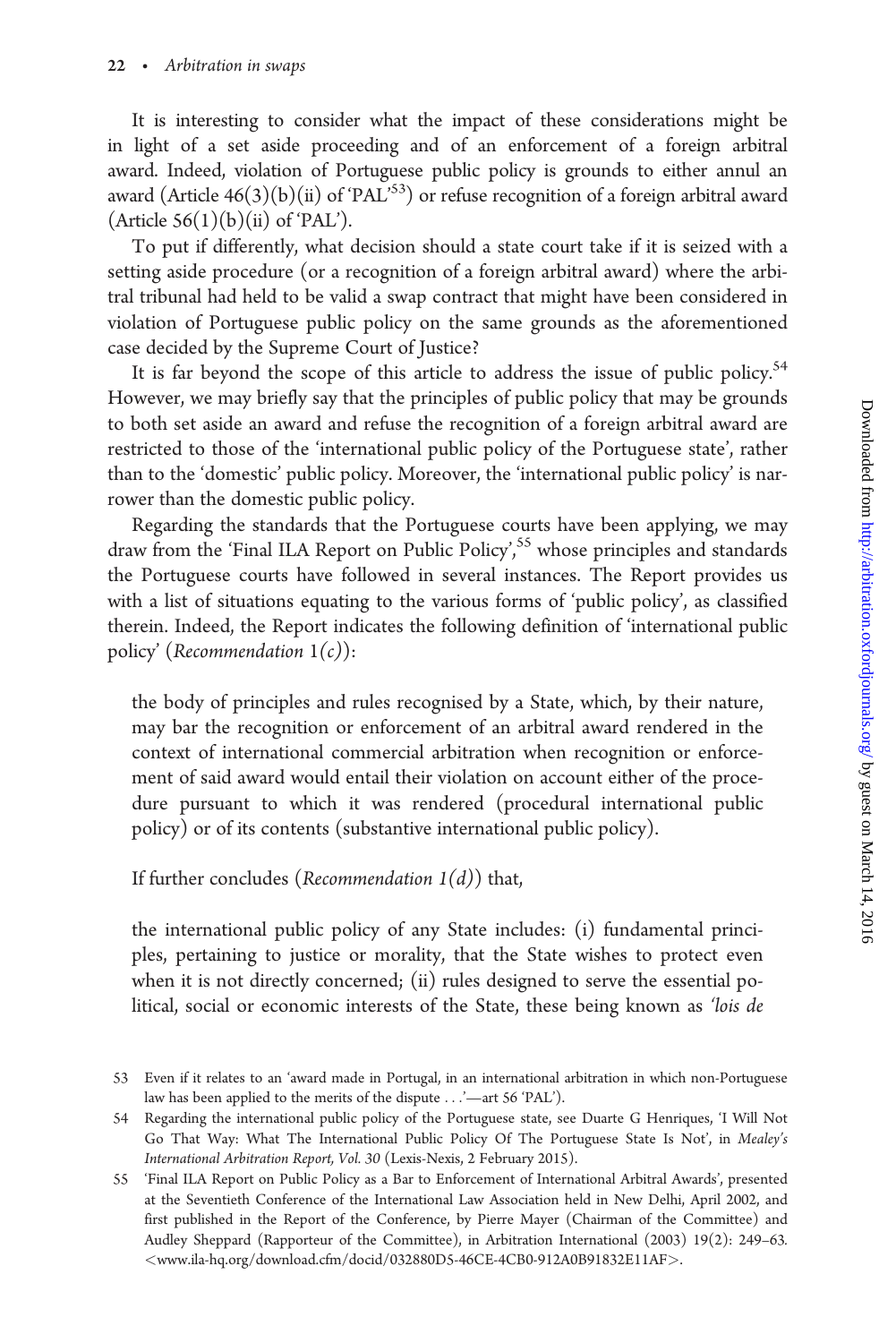police' or 'public policy rules'; and (iii) the duty of the State to respect its obligations towards other States or international organisations.

The Report goes further and provides several 'examples' of principles that may be encapsulated by the notion of 'international public policy'. It goes without saying that the situations brought before the Portuguese courts regarding swaps contracts do not fit squarely within in any of those 'examples'.

The Portuguese courts follow these principles and standards and, therefore, we do not believe that there is any room for considering a swap contract to be in violation of the principles of the 'international public policy' of the Portuguese state.

# 11. HARDSHIP

A final grounds upon which the validity of swaps contracts has been disputed is related to the occurrence of an 'unexpected and unreasonable change in the circumstances' that were considered during the negotiation of the contract.

In this respect, we may draw almost exclusively on one of the most valuable contributions to the development of international comparative law, the 'Trans-Lex' database $56$ , which provides us with the definition, the requirements and the consequences of a 'hardship' situation.

According to 'Principle No. VIII.1':

Any event of legal, economic, technical, political or financial nature

which occurs or becomes known to the disadvantaged party after the conclusion of the contract,

which could not reasonably have been taken into account by the disadvantaged party at the time of the conclusion of the contract and

which fundamentally alters the equilibrium of the contractual obligations, thereby rendering the performance of the contract excessively onerous for that party provided that party has not, through express stipulation or by the nature of the contract, assumed the risk of that event,

constitutes hardship ('Wegfall der Geschäftsgrundlage', 'clausula rebus sic stantibus', 'frustration of purpose').

The legal consequences are set forth in 'Principle VIII.2':

(a) In case of hardship, the aggrieved party may claim renegotiation of the contract with a view to reach agreement on alternative contractual terms which reasonably allow for the consequences of the event.

(b) If the parties fail to reach agreement on these alternative terms within reasonable time, either party may apply to a court or arbitral tribunal in order to have the contract

adapted to the changed circumstances (provided the applicable procedural law allows for such adaptation), or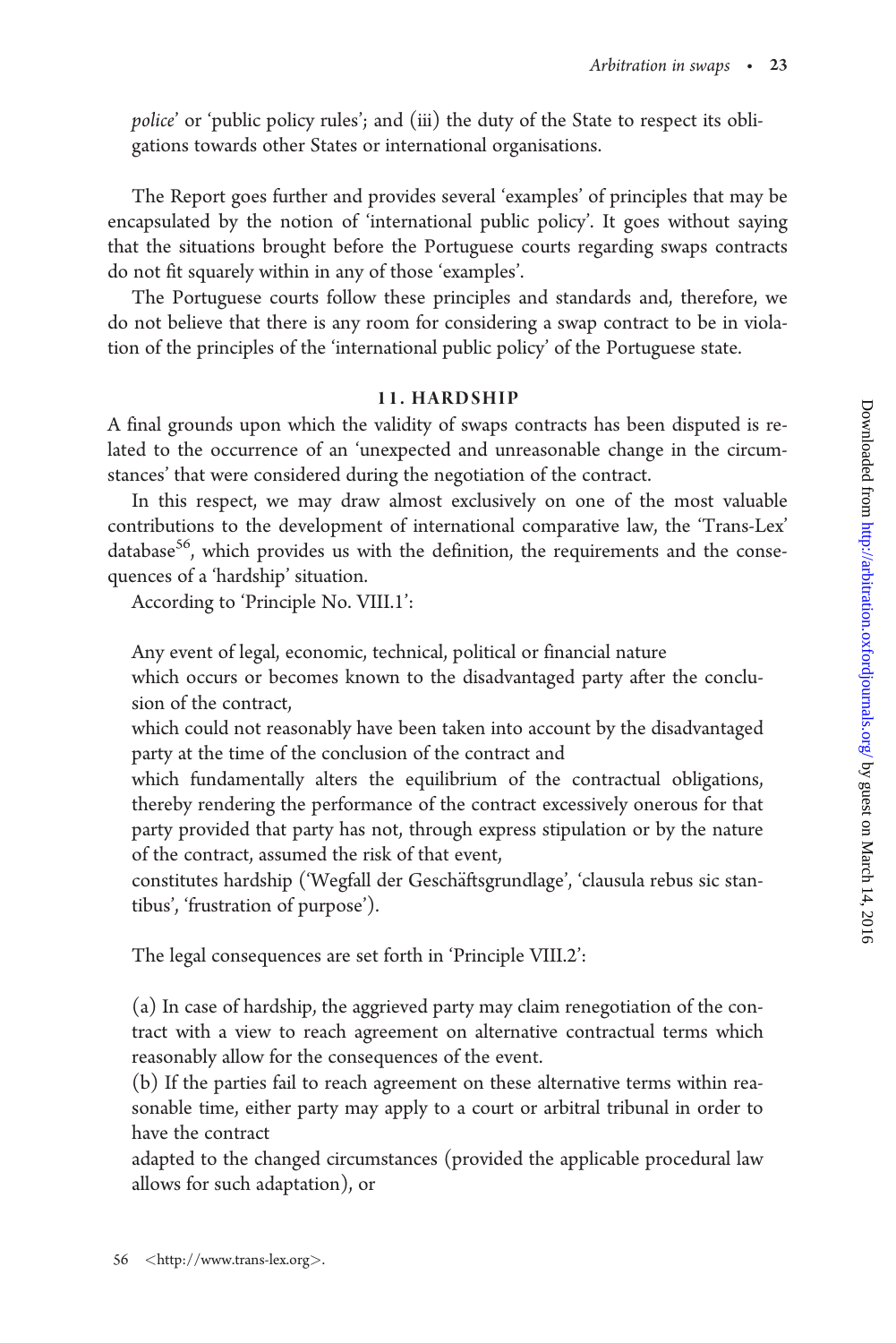terminated at a date and on terms to be determined by the court or arbitral tribunal.

Every aggrieved party contended that this legal framework should apply to all the contracts affected by the dramatic fall in interest rates (especially the 'Euribor') subsequent to the 2008 world financial crisis.

Within the Portuguese context, there was a heated debate, especially among scholars who were asked to give their legal opinion in several cases brought to courts.<sup>57</sup>

While for some, regarding the situation following the financial crisis and the particular case of the swap contracts under analysis, the requirements of hardship could not be met,<sup>58</sup> for others the fall in interest rates subsequent to the financial crisis amounted to a hardship situation, allowing the termination or adaptation of the contract.<sup>59</sup>

The Portuguese Supreme Court of Justice held these views in a decision of 10 October 2013, thus confirming a decision of the Guimarães Court of Appeal of 8 March 2012. The particulars of this case are worth mentioning.

In fact, the courts considered a factual background where the swap contract had been entered into between the parties at a time (second half of 2008) when the Euribor interest rate (3 months) was climbing from 4.40%. In consideration of that climb, the parties set forth a 4.55% Euribor indexed interest rate with a 3.95% floor and a 5.15% cap. That is, according to this contract, within the 3.95%/5.15% collar, the interest rate would be fixed at 4.55%. If the Euribor interest rate fell below 3.95% or climbed above 5.15%, the client and the bank, respectively, had the right to terminate the contract immediately. By June 2009, the interest rate had already fallen below 3.95%. In fact, the three months Euribor interest rate was far below 1.50%  $(1.266%)$ , which meant that for a notional value of  $\epsilon$ 600,000 in the particular case, the client had already to pay the bank more than  $\epsilon$ 6,600. The Supreme Court interpreted the variation between 4.55% and 5.15% as the risk the bank was 'tolerating' from 2008 onwards. By the same token, the risk tolerable to the client was within the range of 4.55% down to 3.95%.

In any event, notwithstanding the fact that the three months Euribor interest rate had climbed above 5.15% after the conclusion of the swap contract at hand (reaching 5.395% by 9 October 2008), by the time the client terminated the contract the interest rate had already gone below 1.266%, which represented a dramatic drop in an eight-month period.

That fall, in the eyes of the Supreme Court, led to losses of extraordinary proportions, thus producing a serious imbalance between the parties to the contract, not covered by the typical risks of that kind of contract. Accordingly, the principles of good faith could not tolerate that the client should endure those losses. Hence, there

<sup>57</sup> de Freitas (n 47).

<sup>58</sup> See Mota Pintoand da Silva (n 31).

<sup>59</sup> de Freitas, in Revista da Ordem dos Advogados, Lisbon, October–December 2012 (n 47) <[www.oa.pt/](www.oa.pt/upl/%7B24d07a7e-a1e3-4f43-b06a-300e112c9896%7D.pdf) [upl/%7B24d07a7e-a1e3-4f43-b06a-300e112c9896%7D.pdf](www.oa.pt/upl/%7B24d07a7e-a1e3-4f43-b06a-300e112c9896%7D.pdf)>.